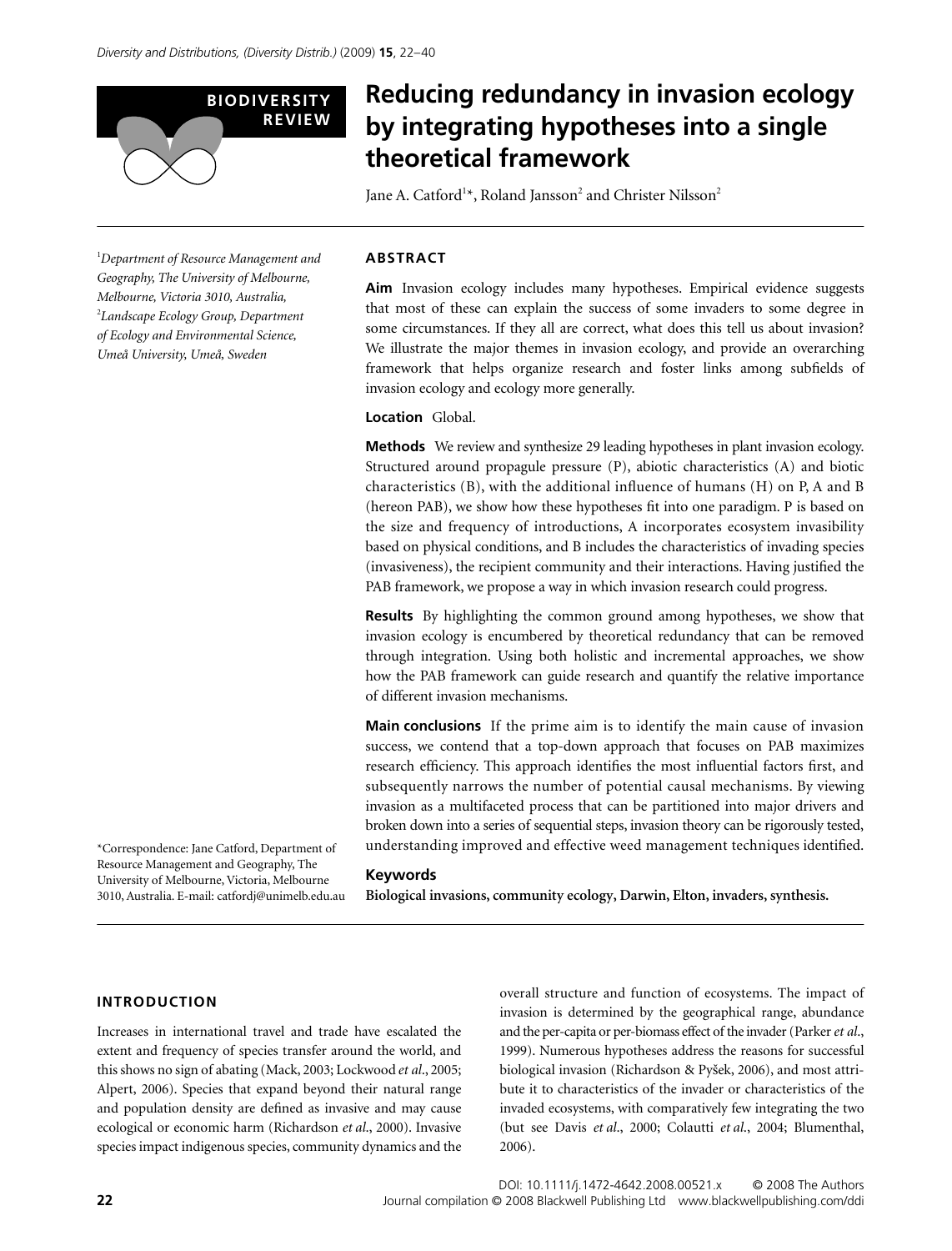Despite an increasing number of hypotheses that unite various arms of invasion ecology (Richardson & Pysek, 2006), a holistic framework has largely been absent (Barney & Whitlow, 2008). Research studies have mainly focused on individual mechanisms (White *et al*., 2006) and there has been no formal way to integrate findings. Rather than independent research projects trying to find the 'holy grail' of invasion (Sher & Hyatt, 1999; Davis *et al*., 2000), greatest advances in invasion ecology would stem from a synthetic approach. Invasion success is likely to be context-dependent and due to a combination of factors and mechanisms (Williamson & Fitter, 1996; Daehler, 2003), so all of the possible reasons for successful invasion should be considered. A broader approach, where reductionist studies are placed within a robust, general theoretical framework, may advance understanding, and help to strengthen links within invasion ecology and with other subdisciplines of ecology.

The aim of this paper is to illustrate the major themes in invasion ecology and how they are dealt with by different hypotheses. By highlighting common ground among hypotheses, we demonstrate considerable overlap and redundancy in the theory of invasion ecology, where 'new' models and terms have been reinvented (albeit in different ways or with different foci). Rather than approaching a particular theme from many angles, we postulate that it is more useful to discuss causes of invasion in relation to a larger framework. We provide a simplified structure and contend that it will improve the understanding of invasion by placing hypotheses and mechanisms in context, and it will help to ensure that all mechanisms for invasion are considered. Our framework highlights the synergy between invasion and community ecology, and provides grounds for applying invasion theory to indigenous weeds as well as non-indigenous invaders, despite evolutionary differences. We conclude by showing how this approach can be used to organize and guide future research and weed management.

## **Definitions**

Invasion is conceptualized as a staged process (Richardson *et al*., 2000; Colautti & MacIsaac, 2004), although not necessarily a linear one (Colautti & MacIsaac, 2004). Invasion stages are perceived as being divided by barriers, or ecological filters, and species must pass these filters before progressing to the next stage (Richardson *et al*., 2000; Mitchell *et al*., 2006). As a result of this process, the number of species reaching each stage diminishes (Elton, 1958; Williamson, 1993; Williamson & Fitter, 1996; Levine *et al*., 2004), although this has been attributed to a temporal artefact rather than filtering (Richardson & Pysek, 2006). Viewing invasion as a staged process encourages ecologists to conceptualize factors that might enable a species to pass from one stage to another and can guide research and management (Table 1).

Based on a literature review, we have identified six distinct phases that lead to successful invasion (Table 1). The number of stages and their definitions vary among authors (Richardson *et al*., 2000; Colautti & MacIsaac, 2004) and this has impeded generalizations and interstudy comparisons (Colautti & MacIsaac, 2004). Notwithstanding the differences, all of the definitions reviewed start with transport and introduction of plants, or plant propagules, into a new range and finish with spread and potentially negative impacts on other species. The notion of impact is based on human perception and can be subjective (Williamson, 1993), and economic and ecological impacts are not always synonymous (Pysek & Richardson, 2006). We therefore understand 'successful invasion' to be the phase of invasion where a non-indigenous (alien, exotic, non-native) species undergoes spread outside the area of first introduction (Table 1, stage 5). Invasive species that harm other species or human interests (Table 1, stage 6) are termed pests. While the terms invasion, invaders and invasive only apply to non-indigenous species in this paper, indigenous (native) species can also reach stages 5 and 6 (Table 1, see Discussion; Richardson *et al.* 2000). We refer to non-indigenous species in stages 5 and 6 as invasive, indigenous species in stages 5 and 6 as indigenous weeds, and collectively refer to them as weeds.

#### **Invasion ecology: themes in the theory**

The literature on invasion ecology comprises many hypotheses designed to explain invasion success at a variety of temporal and spatial scales (reviews by Davis *et al*., 2000; Alpert, 2006; Mitchell *et al*., 2006; Richardson & Pysek, 2006). Many hypotheses overlap, mirror, unite or share similarity with pre-existing hypotheses, a phenomenon not uncommon in ecology (Belyea & Lancaster, 1999; McGill *et al*., 2007). The selection of hypotheses in Table 2, which is intended to illustrate patterns rather than to provide an exhaustive review of the literature, highlights commonalities among hypotheses.

For example, the empty niche hypothesis, which contends that non-indigenous invaders are successful because they use resources that indigenous species do not (Hierro *et al*., 2005), is similar to the notion of invasion windows (Johnstone, 1986) and opportunity windows (Shea & Chesson, 2002). These hypotheses reflect the limiting similarity hypothesis, which supposes that successful invaders should be functionally different from species already present in the community (especially indigenous dominants; MacArthur & Levins, 1967; Emery, 2007). While Darwin (1859) initially expected the opposite (Procheș et al., 2008), limiting similarity is embodied in what is now known as Darwin's naturalization hypothesis (Daehler, 2001; Ludsin & Wolfe, 2001; Proche*4 et al*., 2008).

In turn, limiting similarity is mirrored by biotic resistance where a recipient community is resistant to invasion, typically as a result of competition that stems from high local diversity and low niche vacancy (MacArthur, 1970; Hierro *et al*., 2005). All of these hypotheses relate to resource availability and, as such, they also veer into the territory of hypotheses based on habitat heterogeneity (Melbourne *et al*., 2007), fluctuating resource availability (Davis *et al*., 2000) and disturbance (Sher & Hyatt, 1999). Using the same selection of hypotheses as Table 2, Table 3 lists the factors attributed to successful invasion. As well as illustrating considerable overlap and fragmentation, it is evident that there are four major factors (including human interference) that underpin invasion hypotheses (Table 3).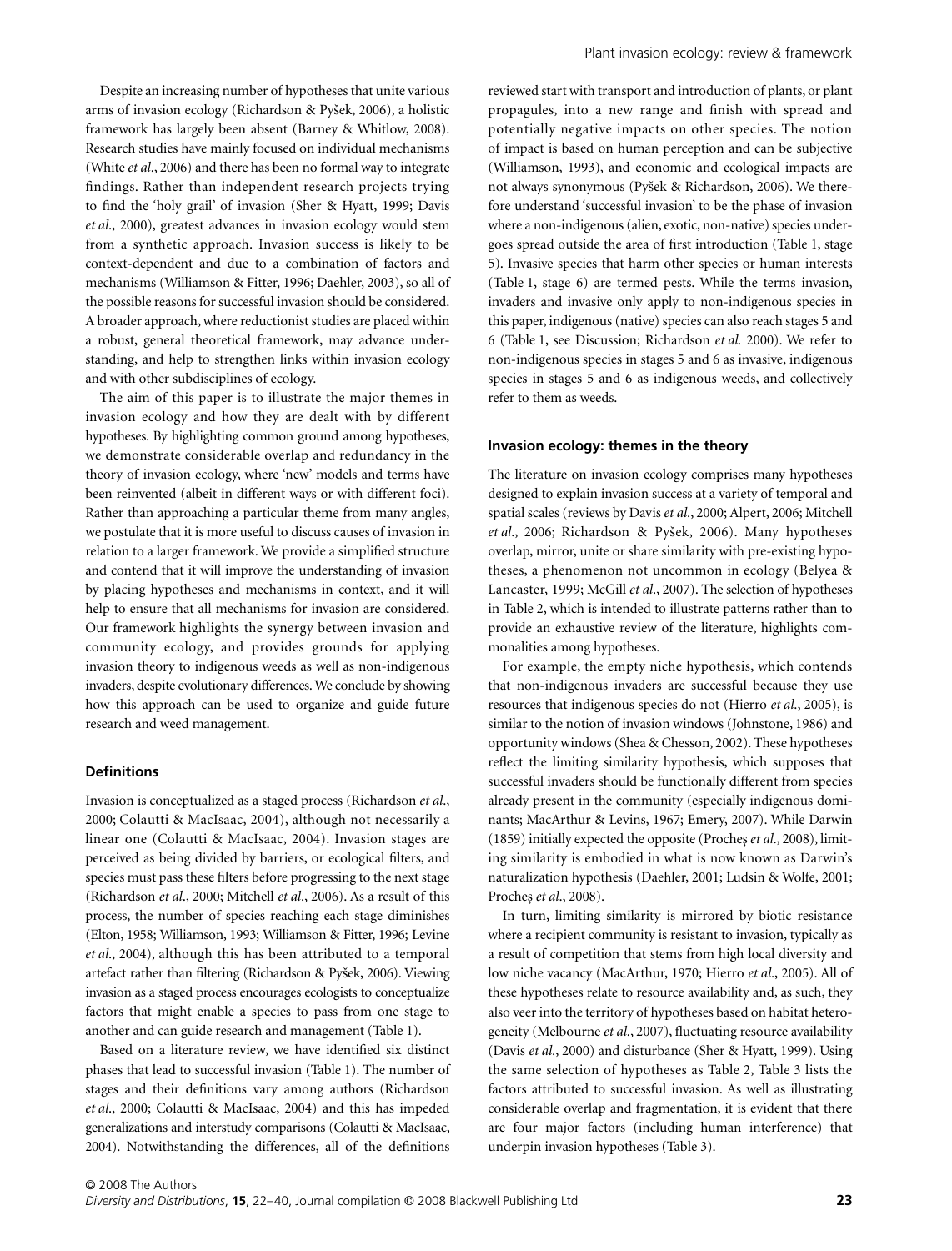|                                                  | 1/Transport                 | 2/Introduction      | 3/Colonization         | 4/Naturalization                | 5/Spread                                  | $6/Im$ pact*                                                    |
|--------------------------------------------------|-----------------------------|---------------------|------------------------|---------------------------------|-------------------------------------------|-----------------------------------------------------------------|
| Definition                                       | Movement of plants          | Arrival of plant or | Survival of            | Survival and reproduction       | Dispersal of propagules                   | Harmful impact of                                               |
|                                                  | or plant propagules         | plant propagules    | introduced plants      | enabling pioneer population     | and spread of populations                 | species to ecology                                              |
|                                                  | to new location             | into new location   |                        | to be self-sustaining           | outside of area where<br>first introduced | and economy                                                     |
| Driving factor†                                  |                             | P                   | PAB                    | pAB                             | PAB                                       | paB                                                             |
| Spatial scale‡                                   | Regional and<br>continental | Local               | Local                  | Local                           | Regional                                  | Local and regional                                              |
| Human-assisted                                   | Yes, generally              | Yes, generally      | Yes, but not essential | No                              | No, but can exacerbate                    | N <sub>o</sub>                                                  |
| Potential                                        | Quarantine and              | Monitoring,         | Monitoring,            | Eradication and control of      | Dispersal and spread                      | Population control;                                             |
| management actions                               | screening                   | detection and       | detection and          | founding population; control    | minimization; detection                   | dispersal and spread                                            |
|                                                  |                             | early eradication   | early eradication      | of potential dispersal vectors  | and eradication of                        | minimization;                                                   |
|                                                  |                             |                     |                        |                                 | satellite populations                     | impact alleviation                                              |
| Common terms used                                |                             |                     |                        |                                 |                                           | Noxious/Pest                                                    |
| for non-indigenous                               |                             |                     |                        |                                 | Invasive                                  |                                                                 |
| invaders and the                                 |                             |                     |                        |                                 | Naturalized                               |                                                                 |
| stages where they apply                          |                             |                     |                        | Weed                            |                                           |                                                                 |
|                                                  |                             |                     |                        | Introduced                      |                                           |                                                                 |
|                                                  |                             |                     |                        |                                 | Indigenous weeds                          |                                                                 |
| Requisite stages§                                |                             |                     |                        |                                 |                                           |                                                                 |
|                                                  |                             |                     |                        | Non-indigenous invaders         |                                           |                                                                 |
| Terms used for the six stages by various authors |                             |                     |                        |                                 |                                           |                                                                 |
| Williamson (1993)                                | Imported                    |                     | Introduced             | Established                     | Pest                                      |                                                                 |
| Richardson et al. (2000)                         |                             |                     |                        |                                 |                                           |                                                                 |
| - stages where barriers                          |                             | Geographic (A)      | Environmental          | Reproductive (C)                | Dispersal (D)                             |                                                                 |
| to invasion operate                              |                             |                     | $(local)$ $(B)$        |                                 |                                           | Environmental<br>[disturbed (E)<br>and natural (F)<br>habitats] |
| Levine $et$ al. $(2004)$                         |                             | Introduction        |                        | Establishment                   | Spread                                    | Impact                                                          |
|                                                  | Uptake and transport        | Release and         |                        | Establishment and proliferation | Spread                                    |                                                                 |
| Colautti & MacIsaac                              |                             | introduction        |                        |                                 |                                           |                                                                 |
| $(2004)$ – Stages                                | $(0)$ I                     | $\mathbf{I}$        | III                    | III (IVb)                       | <b>IVa</b>                                | V                                                               |
| Lockwood et al. (2005)                           | Uptake and transfer         | Release; arrival    |                        | Establishment                   | Population increase and range expansion   |                                                                 |

\*Stage 6, Impact, is based on human perceptions (a sociological notion, not a biogeographical one), so not all invasive species will necessarily reach stage 6. †Driving factor (discussed in text): P, propagule pressure; A, abiotic characteristics: B, biotic characteristics: capital letters indicate that the factor is primarily responsible for that invasion stage, small letters indicate that the factor usually has a secondary influence, al it can be a primary driver; more than one factor can drive invasion; H, human interference considered in separate row. ‡Spatial scale indicates the scale where factors important for that stage operate, which enable the associated process to occur. §Indigenous weeds do not have to negotiate stages 1-4 (and all of the associated terms, and processes) as they have effectively passed all of these hurdles already; only stages 5 and 6 apply to them (e.g. only Invasion terms 'Invasive' and 'Noxious/Pest'). Non-indigenous invading species must progress from stage 1 to reach stage 6, so all of the terms and processes relate to them. The stages that particular terms relate to are indicated by shading in the respective rows (e.g. Invasion term 'Invasive' refers to species in stages 5 and 6; Levine *et al.*'s (2004) 'Establishment' refers to stages 3 and 4).

**24**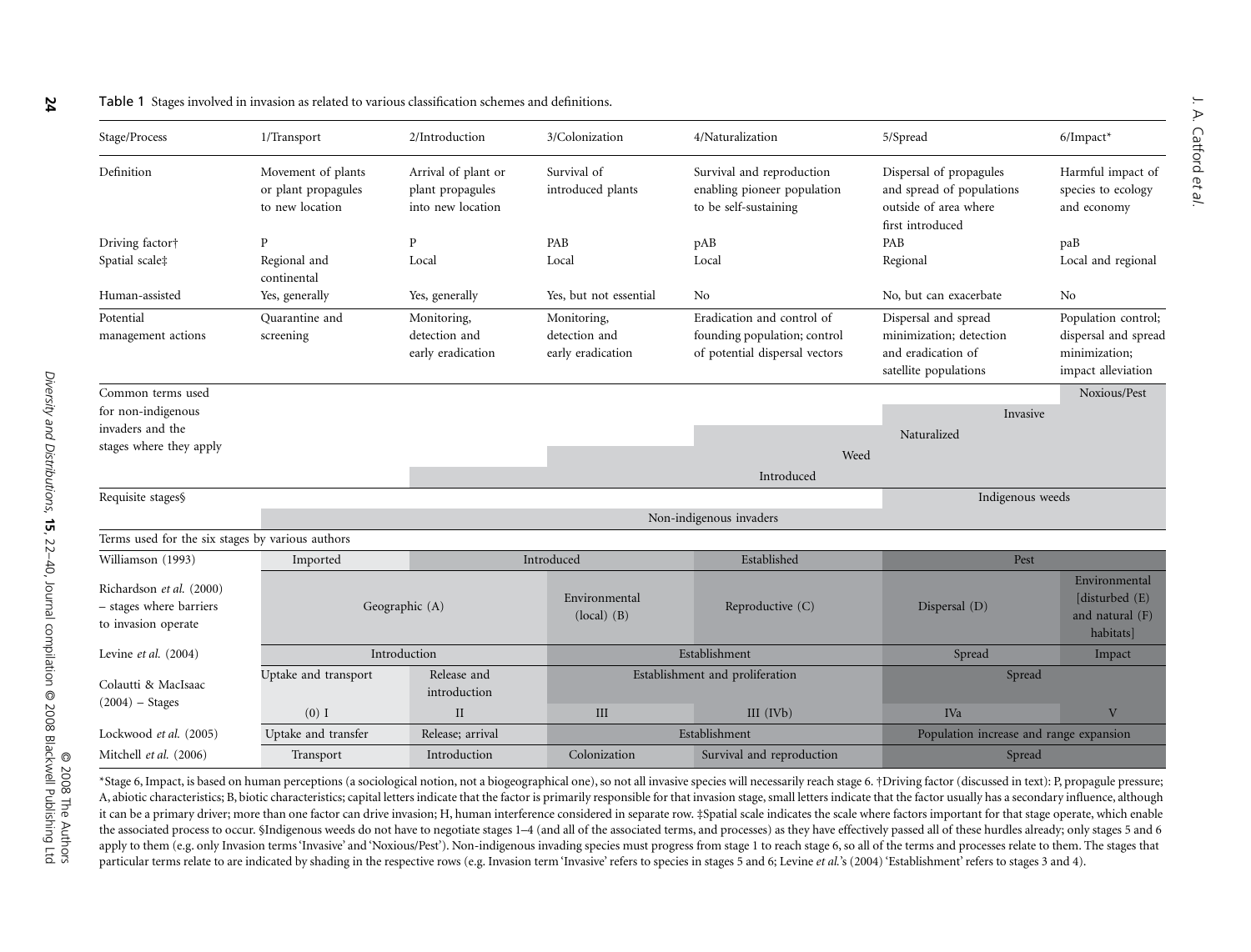|  |  | Table 2 Summary of 29 leading hypotheses in invasion ecology with key references. |  |  |  |
|--|--|-----------------------------------------------------------------------------------|--|--|--|
|--|--|-----------------------------------------------------------------------------------|--|--|--|

| Hypothesis            | $Code*$   | E†     | Explanation                                                                                                                                                                                                                                                                                                       | Extent‡ | Lag time§ | Similar hypotheses Notes      |                                                                                                                                                                                                                                                                                   | Key references                                                                                                            |
|-----------------------|-----------|--------|-------------------------------------------------------------------------------------------------------------------------------------------------------------------------------------------------------------------------------------------------------------------------------------------------------------------|---------|-----------|-------------------------------|-----------------------------------------------------------------------------------------------------------------------------------------------------------------------------------------------------------------------------------------------------------------------------------|---------------------------------------------------------------------------------------------------------------------------|
| Propagule pressure PP |           | $+$    | High supply (size) and frequency (number)<br>of plant propagule introductions increase<br>chance of successful invasion due to high<br>genetic diversity, seed swamping, continual<br>supplementation, higher probability of<br>introduction to favourable environment.                                           | F/P     | S/L       | GC, IW                        | Propagules include adult plants, seeds or<br>reproductive vegetative fragments.<br>Reference to PP is generally species-specific,<br>but not always. PP most effective in systems<br>with available resources (e.g. primary<br>succession).                                       | Lonsdale, 1999; Lockwood et al.,<br>2005; Colautti et al., 2006; Pyšek<br>& Richardson, 2006; Richardson<br>& Pyšek, 2006 |
| Global<br>competition | GC        | $^{+}$ | Based on PP, but noting that with an<br>increasing number of species introduced,<br>the higher the likelihood that a competitive<br>species will be in the invading species pool.                                                                                                                                 |         | S/L       | PP, IW, PA, EN,<br>BR, SP, DN | Rather than focusing on PP of individual<br>species, GC focuses on the number of<br>species that are introduced; the larger the<br>species pool, the greater the chance that it<br>will contain species that have traits that<br>enable them to outcompete indigenous<br>species. | Alpert, 2006; Colautti et al., 2006                                                                                       |
| Sampling              | <b>SP</b> | $+$    | Like GC, but interspecific competition,<br>rather than PP, drives invasion. Species<br>identity is more important than species<br>richness of the recipient community, and<br>invasion occurs when invading species are<br>able to exploit resources and avoid enemies<br>more effectively than resident species. |         | S         | IW, GC                        | With increased size of species pool,<br>increased chance of containing a dominant<br>species. Functional differences are<br>irrelevant; it is a species' ability to dominate<br>a community that enables it to be successful<br>as an invader.                                    | Crawley et al., 1999                                                                                                      |
| Ideal weed            | IW        | $^{+}$ | Life history, characteristics and traits of the F<br>invading species facilitate invasion by<br>enabling them to outcompete indigenous<br>species.                                                                                                                                                                |         | S         | <b>SP</b>                     | Some traits that have been correlated with<br>invasiveness include ruderal life history,<br>small seed size, high genotypic and<br>phenotypic plasticity, rapid growth, high<br>and early fecundity and fertility.                                                                | Elton, 1958; Baker & Stebbins,<br>1965; Rejmánek & Richardson,<br>1996; Sutherland, 2004                                  |
| Reckless invader      | <b>RI</b> |        | Species characteristics that facilitate invasion P<br>under certain environmental conditions<br>may be disadvantageous to invader when<br>conditions change. Such tradeoffs may<br>explain transient invasions.                                                                                                   |         | L         | BID, IW                       | Investment in ruderal characteristics, like<br>rapid growth and high fecundity, help<br>invader initially but they represent a trade<br>off with stress tolerance. Even if invaders<br>decline with environmental change, they<br>may have already caused ecological harm.        | Simberloff & Gibbons, 2004;<br>Alpert, 2006                                                                               |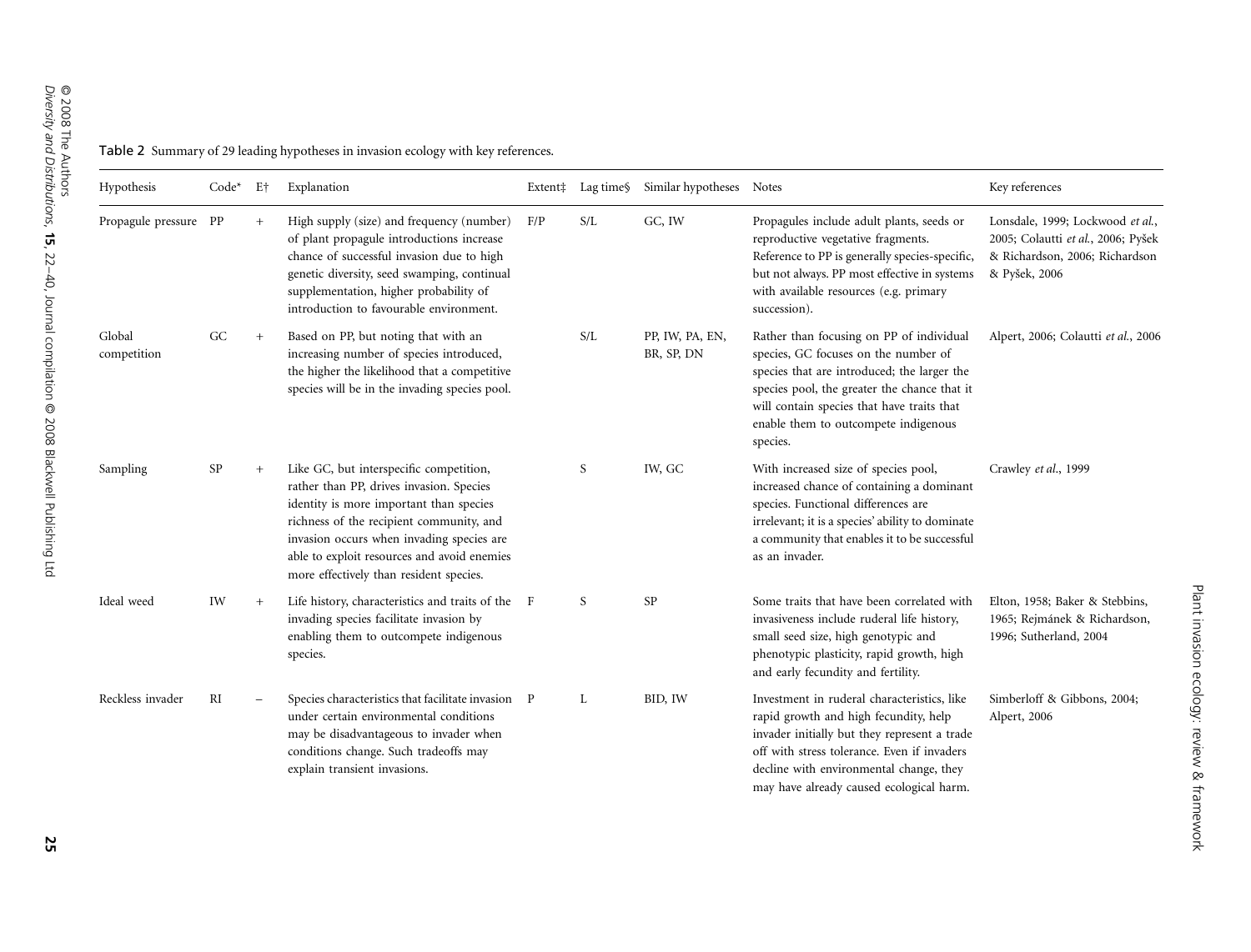| Table 2 Continued |
|-------------------|
|                   |

| Hypothesis                                       | $Code*$   | E†                       | Explanation                                                                                                                                                                                                                      |              |     | Extent‡ Lag time§ Similar hypotheses Notes |                                                                                                                                                                                                                                                                                                                                                                                                                                                               | Key references                                                                    |
|--------------------------------------------------|-----------|--------------------------|----------------------------------------------------------------------------------------------------------------------------------------------------------------------------------------------------------------------------------|--------------|-----|--------------------------------------------|---------------------------------------------------------------------------------------------------------------------------------------------------------------------------------------------------------------------------------------------------------------------------------------------------------------------------------------------------------------------------------------------------------------------------------------------------------------|-----------------------------------------------------------------------------------|
| Enemy release                                    | ER<br>$+$ |                          | Upon entry into a new range, invader loses<br>its natural enemies (herbivores, pathogens)<br>that limit its population size in its home<br>(native) range. Two types of ER: regulatory<br>(ERr) and compensatory (ERc).          | S/L          |     | ERD, EICA,<br>$R$ -ER                      | ERr occurs when species are released from<br>enemies that directly limit their home<br>(native) populations, so they experience<br>immediate benefits and population size<br>increase when enemy constraints are<br>absent. ERc occurs when species lose<br>enemies that they have defended against.<br>Resources previously used for defence are<br>reallocated to growth and reproduction,<br>thereby facilitating invasion albeit delayed<br>and indirect. | Keane & Crawley, 2002; Colautti<br>et al., 2004; Joshi & Vrieling, 2005           |
| Enemy reduction                                  | ERD       | $+$                      | Similar to ER in process and outcome, but P<br>rather than complete release, it is based on<br>a reduction in the number of enemies<br>(partial, not complete, release).                                                         |              | S/L | ER, DN                                     |                                                                                                                                                                                                                                                                                                                                                                                                                                                               | Colautti et al., 2004                                                             |
| Enemy of my<br>enemy                             | EE        | $+$                      | Enemies have a stronger effect on<br>indigenous species resulting in apparent<br>competition. Invader accumulates generalist<br>pathogens, which limit the invader's<br>abundance, but limit indigenous<br>competitors more.     | P            | L   | IW, NAS                                    | Also known as accumulation of local<br>pathogens hypothesis. Enemies can be<br>indigenous to recipient community or<br>natural enemies of invader (i.e. also<br>introduced). Can involve tri-trophic or tri-<br>specific interactions, e.g. competition<br>among plant species may be mediated by<br>interactions between plants and soil biota.                                                                                                              | Eppinga et al., 2006; Colautti<br>et al., 2004                                    |
| Enemy inversion                                  | EI        | $^{+}$                   | Invader's natural enemies are also<br>introduced into new range but are less<br>effective, or may have an opposite effect, in<br>the new biotic and abiotic conditions.                                                          | ${\bf P}$    | S   | <b>EICA</b>                                | e.g. ineffective biocontrol agents.                                                                                                                                                                                                                                                                                                                                                                                                                           | Colautti et al., 2004                                                             |
| Increased<br>susceptibility                      | <b>IS</b> | $\overline{\phantom{0}}$ | Low genetic diversity and lack of specific<br>defence of invaders increases their<br>susceptibility to enemies in the invaded<br>community.                                                                                      | $\, {\bf P}$ | S   | <b>NAS</b>                                 | Invaders unable to genotypically adapt to<br>new enemies because of genetic bottleneck,<br>and they are naive to their new enemies<br>(overlap with NA).                                                                                                                                                                                                                                                                                                      | Colautti et al., 2004                                                             |
| Evolution of<br>increased<br>competitive ability | EICA      | $+$                      | Similar to ERc, release or reduction of<br>enemies that limit population in home<br>range enables invader to allocate freed<br>resources to adapting and enhancing its<br>competitive ability in new ecosystem and<br>community. |              | L   | ER, ADP                                    |                                                                                                                                                                                                                                                                                                                                                                                                                                                               | Blossey & Notzgold, 1995;<br>Callaway & Ridenour, 2004; Joshi<br>& Vrieling, 2005 |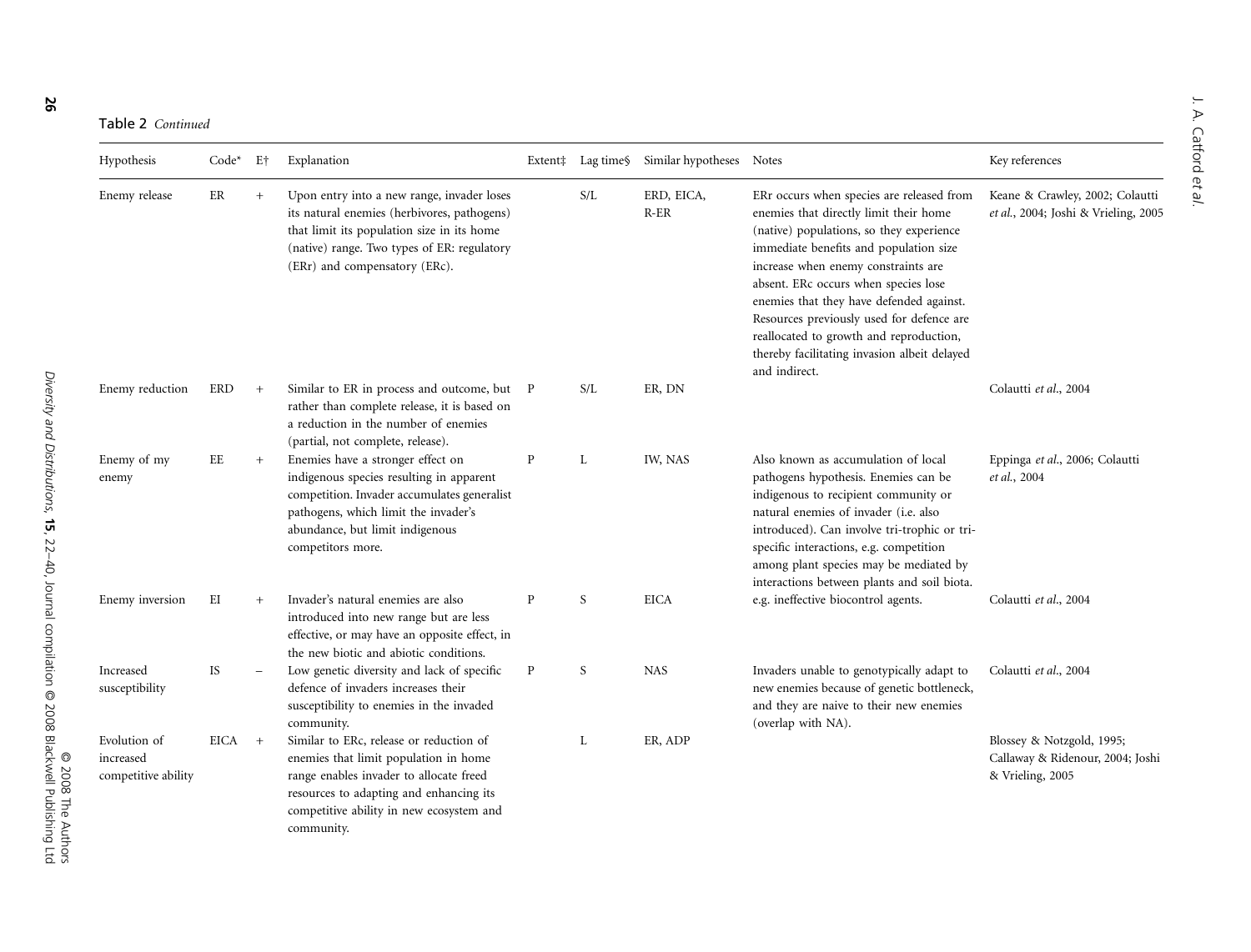#### Table 2 *Continued*

| Hypothesis                 | $Code*$    | E†                       | Explanation                                                                                                                                                                                                                                                             |   | Extent‡ Lag time§ | Similar hypotheses Notes                 |                                                                                                                                                                                                                                                                                                            | Key references                                                         |
|----------------------------|------------|--------------------------|-------------------------------------------------------------------------------------------------------------------------------------------------------------------------------------------------------------------------------------------------------------------------|---|-------------------|------------------------------------------|------------------------------------------------------------------------------------------------------------------------------------------------------------------------------------------------------------------------------------------------------------------------------------------------------------|------------------------------------------------------------------------|
| Specialist-<br>generalist  | SG         | $+$                      | Based on interactions between invader and<br>recipient community, invasion success<br>maximized when enemies in recipient<br>community are specialists (unable to prey<br>on introduced species) and indigenous<br>mutualists are generalists (facilitate<br>invasion). |   | S/L               | NW, ER, NAS,                             | Specialist: absolute specialization at one<br>extreme, e.g. preying upon or having<br>symbiotic relationship with a single species;<br>Generalist: absolute generalization in regard<br>to community interactions e.g.<br>relationships among any and all species.<br>Mutualists can also be facilitative. | Callaway et al., 2004; Sax et al.,<br>2007                             |
| New associations           | <b>NAS</b> | $+/-$                    | Invading species form new relationships<br>with species in the invaded community,<br>which enhance or impede invasion success.                                                                                                                                          | P | S/L               | BID, IS                                  | New commensalisms and mutualisms can<br>facilitate invasion (e.g. introduced species<br>benefit from relationships with generalist<br>soil biota), whereas new enemies may<br>impede it as invaders do not have specific<br>or appropriate defence mechanisms.                                             | Callaway et al., 2004; Colautti<br>et al., 2004; Mitchell et al., 2006 |
| Missed<br>mutualisms       | MM         | $\overline{\phantom{0}}$ | Upon entry into a new range invading<br>species will lose the beneficial mutualistic<br>relationships that they experience in home<br>range, thereby impeding invasion.                                                                                                 | P | S/L               | ER, ERD                                  | Same rationale as ER and ERD.                                                                                                                                                                                                                                                                              | Mitchell et al., 2006; Alpert, 2006                                    |
| Biotic indirect<br>effects | <b>BID</b> | $^{+}$                   | Includes a range of mechanisms that can<br>facilitate invasion as a result of indirect<br>community interactions, i.e. how 'a' alters<br>the effect that 'b' has on 'c'.                                                                                                | P | L                 | ERD, EICA, ER,<br>EI, EE, NAS, MM,<br>IM | Four most commonly documented<br>interactions are apparent competition,<br>indirect mutualism/commensalism,<br>exploitative competition and trophic<br>cascades.                                                                                                                                           | Callaway et al., 2004; White et al.,<br>2006                           |
| Invasional<br>meltdown     | IM         | $^{+}$                   | Direct or indirect symbiotic or facilitative<br>relationships among invaders cause an<br>'invasion domino effect'. Often occurs over a<br>range of trophic levels, where one species<br>makes habitat or community more<br>amenable for the other.                      | P | L                 | <b>BID</b>                               | Beneficial invader interactions may be pre-<br>existing or not. Ecosystem engineers<br>(transformers) can facilitate invasion of<br>other non-indigenous species by altering<br>ecosystem characteristics.                                                                                                 | Simberloff & Holle, 1999; Mack,<br>2003                                |
| Biotic resistance          | BR         | $\overline{\phantom{a}}$ | Competitors, herbivores and pathogens in<br>recipient community limit colonization,<br>naturalization and persistence of invaders,<br>impeding invasion.                                                                                                                | P | S                 | EN, GC, LS, DN                           | Invading species are not adapted to<br>indigenous competitors in new range, or<br>defended against herbivores or pathogens.<br>Community resistance mostly attributed to<br>competition.                                                                                                                   | Levine et al., 2004; Parker & Hay,<br>2005; Alpert, 2006               |
| Novel weapons              | <b>NW</b>  | $^{+}$                   | Invading species release allopatric chemicals P<br>that inhibit and repress potential<br>competitors in new range. Indigenous<br>species are not adapted to the novel<br>chemical weapons, enhancing the invader's<br>competitive ability and success.                  |   | S                 | EN, OW, EVH,<br>DN                       | Effect of allelopatry is usually relatively<br>immediate unless invading species undergo<br>genotypic or phenotypic adaptation.                                                                                                                                                                            | Callaway & Ridenour, 2004;<br>Hierro et al., 2005                      |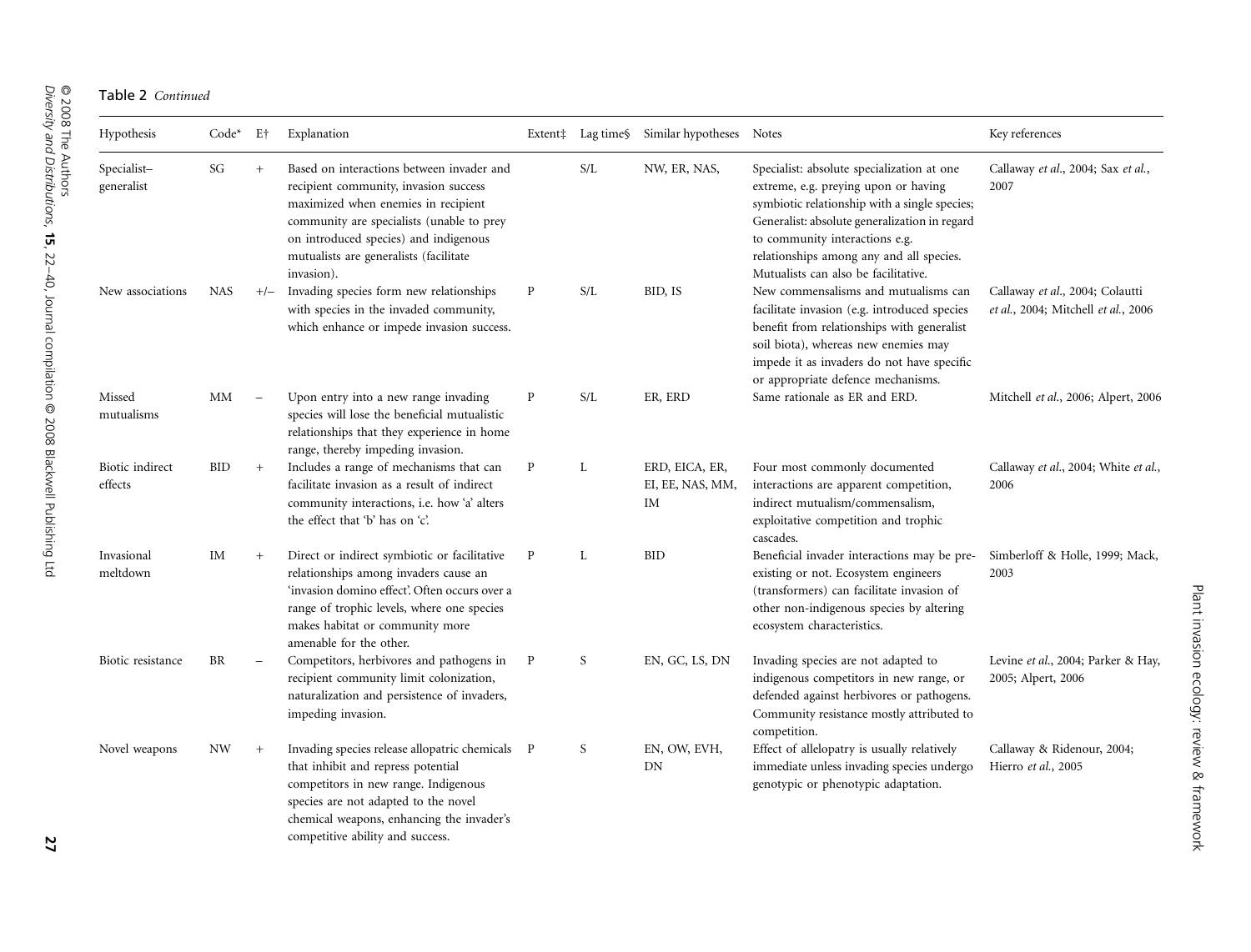|  |  | Table 2 Continued |
|--|--|-------------------|
|--|--|-------------------|

| Hypothesis                         | $Code*$    | E†     | Explanation                                                                                                                                                                                                                                                                                         | Extent‡      | Lag time§ | Similar hypotheses Notes |                                                                                                                                                                                                                                                                                                                                     | Key references                                                                                                                                     |
|------------------------------------|------------|--------|-----------------------------------------------------------------------------------------------------------------------------------------------------------------------------------------------------------------------------------------------------------------------------------------------------|--------------|-----------|--------------------------|-------------------------------------------------------------------------------------------------------------------------------------------------------------------------------------------------------------------------------------------------------------------------------------------------------------------------------------|----------------------------------------------------------------------------------------------------------------------------------------------------|
| Limiting similarity                | LS         | $+$    | LS predicts that successful invaders are<br>functionally distinct from species in the<br>recipient community, so encounter minimal<br>competition and can fill an empty niche. LS<br>causes trait/phylogenetic overdispersion.                                                                      | F/P          | S/L       | EN, OW, BR,<br>EVH, DN   | Inverse of BR essentially. Invaders may have<br>different phylogeny, traits or belong to a<br>different functional group compared to<br>indigenous species. Ability to fix nitrogen<br>(e.g. soil-biota mutualisms) is an example<br>of a novel trait.                                                                              | MacArthur & Levins, 1967;<br>Emery, 2007; Darwin, 1859;<br>Vitousek et al., 1987; Mack, 2003;<br>Callaway & Ridenour, 2004;<br>Hierro et al., 2005 |
| Habitat filtering                  | HF         | $^{+}$ | Invader successful as it is adapted to<br>conditions of ecosystem and able to pass<br>through the environmental filters. HF leads<br>to trait underdispersion and phylogenetic<br>clustering.                                                                                                       | $\rm F$      | S         | ADP                      | Habitat heterogeneity can promote invasion<br>due to the vast range of conditions and<br>niches. Probability of niche saturation is<br>low.                                                                                                                                                                                         | Darwin, 1859; Weiher & Keddy,<br>1995; Melbourne et al., 2007<br>Proches et al., 2008                                                              |
| Environmental<br>heterogeneity     | <b>EVH</b> | $+$    | Habitats with high environmental variability F<br>contain a diverse array of niches that can<br>host a variety of species. Invasion will be<br>successful if there are an insufficient number<br>of indigenous species to fill the available<br>niches (i.e. indigenous species pool too<br>small). |              | S/L       | EN, HF                   | The spatial-scale-mediated pattern between Melbourne et al., 2007<br>diversity and invasion level has been<br>attributed to higher habitat heterogeneity at<br>large scales and the inability of the<br>indigenous species pool to saturate the<br>available niches, which leaves 'space' for<br>invaders.                          |                                                                                                                                                    |
| Increased resource<br>availability | IRA        | $+$    | Species require resources for colonization<br>and establishment so an increase in resource<br>levels provides opportunity for invasion.                                                                                                                                                             | $\mathbf{F}$ | S/L       | DS, DE, ADP, OW          | Also known as fluctuating resource<br>hypothesis. Assumes that resources are fully<br>utilized under 'normal' conditions.<br>Resource levels increase by either an<br>increase in supply (e.g. abiotic disturbance,<br>eutrophication) or a decrease in resource<br>use (e.g. die back of resident plants).                         | Sher & Hyatt, 1999; Davis et al.,<br>2000; Colautti et al., 2006;<br>Richardson & Pyšek, 2006                                                      |
| Disturbance                        | DS         | $+$    | Disturbance events increase resource<br>availability and reset succession, giving<br>invading species an equal chance of success<br>at colonization and establishment.                                                                                                                              |              | S/L       | OW, IW, IRA, DE          | Disturbance events can be natural (e.g.<br>floods, cyclones, fires) or anthropogenic<br>(e.g. eutrophication, clearing). Invasion can<br>be immediate unless species have to wait<br>for disturbance. Disturbance-mediated<br>invasion most effective when invaders are<br>ruderals adept at primary succession<br>(relates to IW). | Sher & Hyatt, 1999; Hood &<br>Naiman, 2000; Colautti et al.,<br>2006                                                                               |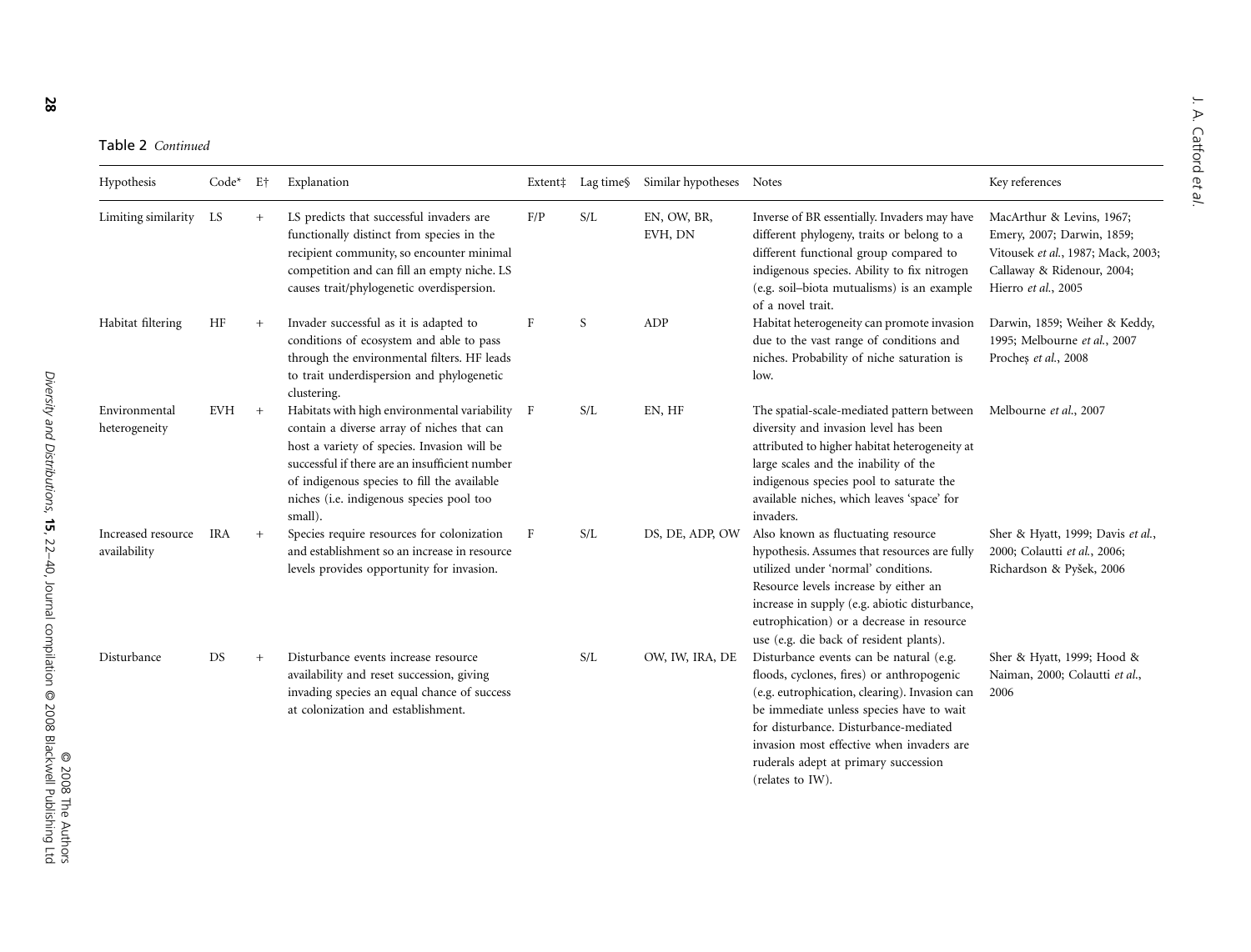#### Table 2 *Continued*

| Hypothesis                   | $Code*$   | E†     | Explanation                                                                                                                                                                                                                                                                                                                                                              | Extent‡ | Lag time§ | Similar hypotheses Notes           |                                                                                                                                                                                                                                                                                                                                                                                                                  | Key references                                                                         |
|------------------------------|-----------|--------|--------------------------------------------------------------------------------------------------------------------------------------------------------------------------------------------------------------------------------------------------------------------------------------------------------------------------------------------------------------------------|---------|-----------|------------------------------------|------------------------------------------------------------------------------------------------------------------------------------------------------------------------------------------------------------------------------------------------------------------------------------------------------------------------------------------------------------------------------------------------------------------|----------------------------------------------------------------------------------------|
| Dynamic<br>equilibrium model | DE        | $+/-$  | Disturbance and productivity interact to<br>affect invasion, and each factor can reverse<br>responses driven by the other. Invaders can<br>readily establish in low disturbance-low<br>productivity systems (but not very<br>unproductive ones), but only become<br>dominant in high productivity systems with<br>high levels of disturbance (required to<br>establish). |         | S/L       | EVH, IRA, DS                       | Disturbance (biotic and abiotic) affects<br>mortality; productivity (linked to resource<br>availability and competitive displacement)<br>affects plant growth rates. Likely that<br>response to competition is only apparent at<br>spatial scale where species interact.<br>Modified from dynamic equilibrium model<br>of species diversity; areas capable of high<br>species diversity susceptible to invasion. | Huston, 1979, 2004                                                                     |
| Empty niche                  | EN        | $^{+}$ | Due to a limited indigenous species pool,<br>the recipient, community and ecosystem are<br>unsaturated so invaders can use the spare<br>resources and occupy the unused niches (i.e.<br>there is room for the invaders).                                                                                                                                                 | F       | S         | BR, EVH, DN                        | Inverse of some components of BR.<br>Invaders able to use vacant niches,<br>especially if they are novel (overlap with<br>$LS$ ).                                                                                                                                                                                                                                                                                | MacArthur, 1970; Hierro et al.,<br>2005                                                |
| Opportunity<br>windows       | <b>OW</b> | $+$    | Similar to EN, but niche availability is<br>dynamic fluctuating through time and<br>space. When opportunity arises, invading<br>species colonizes and, once naturalized,<br>invades.                                                                                                                                                                                     |         | S/L       | EN, DS, IRA,<br>EVH, NV, IRA       | Also referred to as invasion windows.<br>Invasion essentially occurs when there is a<br>temporary increase in resource availability<br>and community gap either in time or space.<br>Invaders must be opportunistic.                                                                                                                                                                                             | Johnstone, 1986; Shea & Chesson,<br>2002                                               |
| Adaptation                   | ADP       | $+$    | Invader pre-adapted to ecosystem<br>conditions, or adapts post-introduction,<br>enabling it to be successful in new range<br>because of its specialization and associated<br>competitive ability.                                                                                                                                                                        |         | S         | HF, DN                             |                                                                                                                                                                                                                                                                                                                                                                                                                  | Duncan & Williams, 2002                                                                |
| Resource-enemy<br>release    | $R$ -ER   | $+$    | Combines ER and IRA but notes that<br>invasion can be accelerated and enhanced<br>when both occur.                                                                                                                                                                                                                                                                       | F       | S/L       | IRA, ER                            | Invasion can occur with just ER and IRA<br>but will be enhanced if both occur together.                                                                                                                                                                                                                                                                                                                          | Blumenthal, 2006                                                                       |
| Naturalization               | DN        | $+$    | Invasion success attributed to human<br>interference, high propagule pressure, suitable<br>environmental conditions and favourable<br>community interactions. HF is recognized but<br>focuses on LS.                                                                                                                                                                     | F       | S/L       | ER, IW, EN, ADP,<br>LS, NV, HF, DS | Incorporates and integrates a number of<br>different hypotheses. Ideas were articulated<br>by Darwin so referred to as Darwin's<br>Naturalization Hypothesis.                                                                                                                                                                                                                                                    | Darwin, 1859; Lonsdale, 1999;<br>Pyšek & Richardson, 2006;<br>Richardson & Pyšek, 2006 |

\*Code, abbreviation for hypothesis name in column 1; †E, Effect indicates whether the hypothesis predicts a positive or negative effect on invasion success: +, facilitates invasion, –, inhibits invasion; +/– effect depends on conditions. ‡Extent: extent of the hypothesis; some hypotheses aim to provide a full explanation (F) of invasion, whereas others provide a partial explanation (P); blank indicates that the extent of the hypothesis has not been discussed. §Lag time indicates the relative length of time it takes for the invader to become invasive: S, short; L, long. 'Indigenous' refers to species in the recipient (invaded) community; 'natural enemies' refers to enemies of the invading species that come from its home range.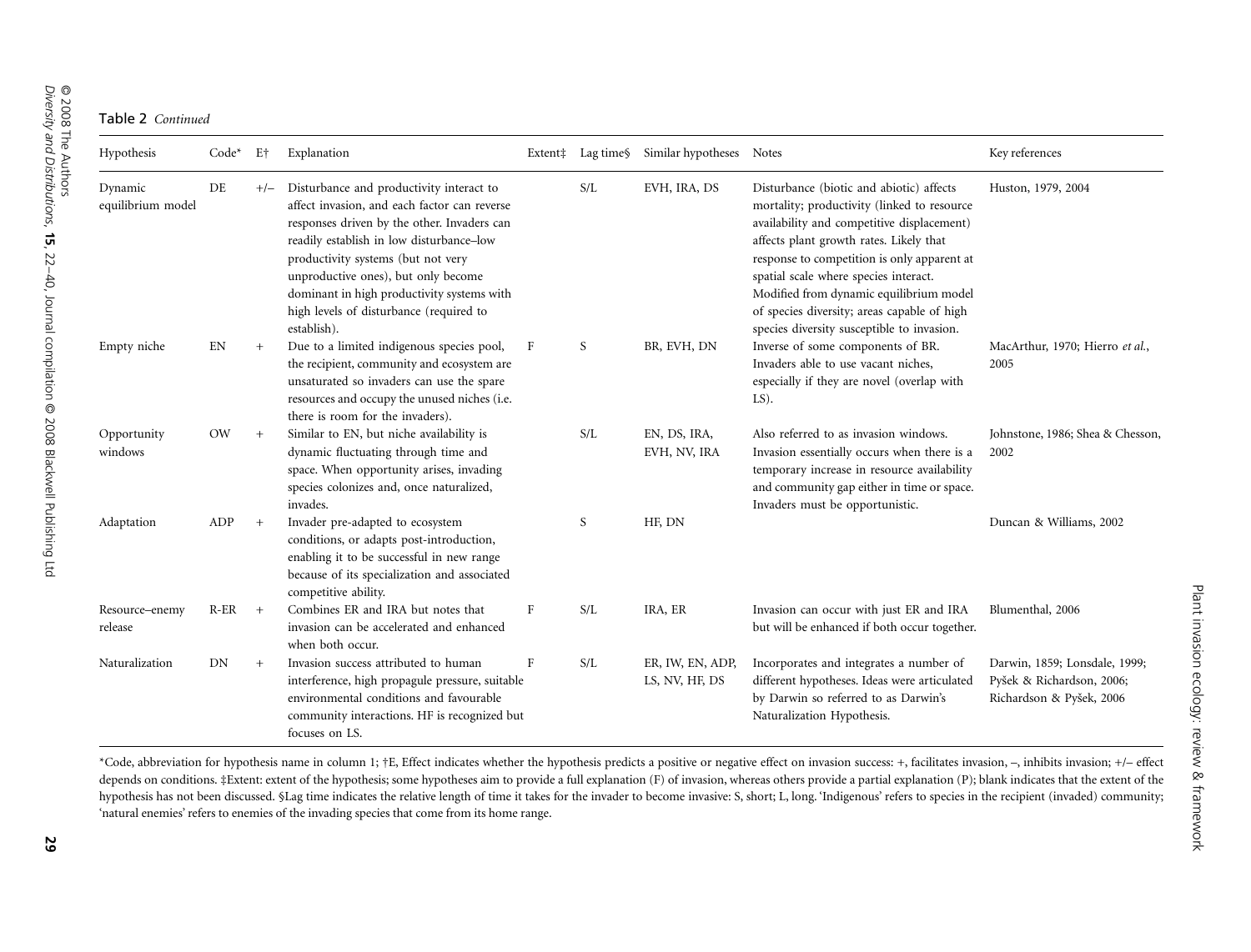| Hypothesis                                            | Code                 | Human<br>interference pressure   | Propagule |                          |                            | Abiotic factors       |                                            |                |                |                                     | <b>Biotic</b> factors    |                          |               |                                                                          |                        |
|-------------------------------------------------------|----------------------|----------------------------------|-----------|--------------------------|----------------------------|-----------------------|--------------------------------------------|----------------|----------------|-------------------------------------|--------------------------|--------------------------|---------------|--------------------------------------------------------------------------|------------------------|
|                                                       |                      |                                  |           |                          | Conditions                 |                       | Resources                                  |                | Invader traits | Community interactions              |                          | Novel §                  |               |                                                                          |                        |
|                                                       |                      |                                  |           |                          |                            |                       | Present* Modified† Low uptake‡ High supply |                |                |                                     |                          |                          |               | Enemies Mutualism Competition Evolution Phylogeny Functional group Trait |                        |
| Propagule pressure                                    | PP                   | $^{+}$                           | $^{+}$    |                          |                            |                       |                                            | $+$            |                |                                     |                          |                          |               |                                                                          |                        |
| Global competition                                    | ${\rm GC}$           |                                  | $^{+}$    |                          |                            |                       |                                            | $^{++}$        |                |                                     |                          | $^{++}$                  | $^{++}$       | $^{++}$                                                                  | $^{++}$                |
| Sampling                                              | ${\rm SP}$           | $\qquad \qquad +$                | $+$       |                          |                            |                       |                                            | $^{++}$        | $\overline{+}$ |                                     | $^{+}$                   |                          |               |                                                                          |                        |
| Ideal weed                                            | IW                   | $+$                              | $+$       |                          |                            |                       |                                            | $^{++}$        |                |                                     |                          |                          |               |                                                                          |                        |
| Reckless invader                                      | RI                   |                                  |           |                          |                            |                       |                                            |                |                |                                     |                          |                          |               |                                                                          |                        |
| Enemy release                                         | ER                   |                                  |           |                          |                            |                       |                                            |                | $^{++}$        |                                     | $^{+}$                   | $^{++}$                  | $^{+}$        |                                                                          |                        |
| Enemy reduction                                       | <b>ERD</b>           |                                  |           |                          |                            |                       |                                            |                | $^{+}$         |                                     | $^{++}$                  | $\! + \!\!\!\!$          |               |                                                                          |                        |
| Enemy of my enemy                                     | EE                   |                                  |           |                          |                            |                       |                                            |                | $^{++}$        |                                     | $^{++}$                  | $^{+}$                   |               |                                                                          |                        |
| Enemy inversion                                       | ΕI                   |                                  |           |                          |                            |                       |                                            |                | $^{++}$        | $^{++}$                             |                          |                          |               |                                                                          |                        |
| Increased susceptibility IS<br>Evolution of increased | EICA                 |                                  |           |                          |                            |                       |                                            | $++$           | $^{++}$        |                                     | $^{++}$                  | $^{++}$                  |               |                                                                          |                        |
|                                                       |                      |                                  |           |                          |                            |                       |                                            |                |                |                                     |                          |                          |               |                                                                          |                        |
| competitive ability<br>Specialist-generalist          | $\mathbb S\mathbb G$ |                                  |           |                          |                            |                       |                                            |                |                |                                     |                          |                          |               |                                                                          |                        |
| New associations                                      | <b>NAS</b>           |                                  |           |                          |                            |                       |                                            |                | $^{++}$        | $^{++}$                             | $\overline{\phantom{0}}$ | $^{++}$<br>$+/-$         |               |                                                                          |                        |
| Missed mutualism                                      | MM                   |                                  |           |                          |                            |                       |                                            |                |                | $^{++}$<br>$\overline{\phantom{0}}$ |                          | $\overline{\phantom{0}}$ |               |                                                                          |                        |
| Biotic indirect effects                               | <b>BID</b>           |                                  |           |                          |                            |                       |                                            |                | $^{++}$        | $^{++}$                             | $^{++}$                  |                          |               |                                                                          |                        |
| Invasional meltdown                                   | $\rm IM$             |                                  |           |                          |                            |                       |                                            | $^{+}$         |                | $^{++}$                             | $^{++}$                  | $\qquad \qquad +$        |               |                                                                          |                        |
| Biotic resistance                                     | BR                   |                                  |           |                          |                            |                       |                                            |                |                |                                     | $\overline{\phantom{a}}$ |                          |               |                                                                          |                        |
| Novel weapons                                         | <b>NW</b>            |                                  |           |                          |                            |                       |                                            |                |                |                                     |                          | $^{++}$                  | $^{\rm ++}$   | $^{\rm ++}$                                                              | $^{++}$                |
| Limiting similarity                                   | LS                   |                                  |           |                          |                            |                       |                                            |                | $^{+}$         |                                     | $^{+}$                   | $^{++}$                  | $^{+}$        | $^{+}$                                                                   | $\, +$                 |
| Habitat filtering                                     | HF                   |                                  |           | $^{\rm ++}$              |                            |                       |                                            | $+$            |                |                                     |                          |                          |               |                                                                          |                        |
| $\ensuremath{\textsc{Environmental}}$                 | <b>EVH</b>           |                                  |           | $^{++}$                  |                            | $^{\rm ++}$           |                                            |                |                |                                     | $+$                      |                          | $^{+}$        | $^{+}$                                                                   |                        |
| heterogeneity                                         |                      |                                  |           |                          |                            |                       |                                            |                |                |                                     |                          |                          |               |                                                                          |                        |
| Increased resource                                    | <b>IRA</b>           | $\begin{array}{c} + \end{array}$ |           |                          |                            | $^{++}$               | $^{++}$                                    | $^{+}$         |                |                                     | $^{++}$                  |                          |               |                                                                          |                        |
|                                                       |                      |                                  |           |                          |                            |                       |                                            |                |                |                                     |                          |                          |               |                                                                          |                        |
| availability<br>Disturbance                           |                      |                                  |           |                          |                            |                       |                                            |                |                |                                     |                          |                          |               |                                                                          |                        |
| Dynamic equilibrium                                   | DS<br>DE             | $^{+}$                           |           |                          |                            | $^{\rm ++}$<br>$++/-$ | $^{++}$<br>$++/-$                          | $^{+}$         |                |                                     |                          |                          |               |                                                                          |                        |
| Empty niche                                           | EN                   |                                  |           |                          |                            | $+$                   |                                            | $+$            |                |                                     |                          |                          |               | $^{++}$                                                                  |                        |
| Opportunity windows                                   | <b>OW</b>            | $\! + \!\!\!\!$                  |           | $^{+}$<br>$\overline{+}$ |                            | $^{++}$               | $^{++}$                                    | $\overline{+}$ |                |                                     |                          | $^{+}$<br>$^{+}$         | $^{+}$<br>$+$ | $^{\rm ++}$                                                              | $^{++}$<br>$^{\rm ++}$ |
| Adaptation                                            | ADP                  |                                  |           | $^{++}$                  | $\! + \!\!\!\!$<br>$^{++}$ |                       |                                            | $^{+}$         | $^{++}$<br>$+$ |                                     | $^{++}$<br>$^{+}$        | $\! + \!\!\!\!$          | $^{\rm ++}$   | $^+$                                                                     |                        |
| Resource-enemy                                        | $R$ -ER              | $\begin{array}{c} + \end{array}$ |           |                          |                            | $^{++}$               | $++$                                       | $+$            | $^{++}$        |                                     |                          | $+$                      |               |                                                                          |                        |
|                                                       |                      |                                  |           |                          |                            |                       |                                            |                |                |                                     |                          |                          |               |                                                                          |                        |
| release<br>Naturalisation                             | DN                   |                                  |           |                          |                            |                       |                                            |                |                |                                     |                          |                          |               |                                                                          |                        |
|                                                       |                      | $+$                              |           |                          |                            | $^{\rm ++}$           | $^{++}$                                    | $+$            | $^{++}$        |                                     |                          | $^{++}$                  | $+$           |                                                                          |                        |

**30**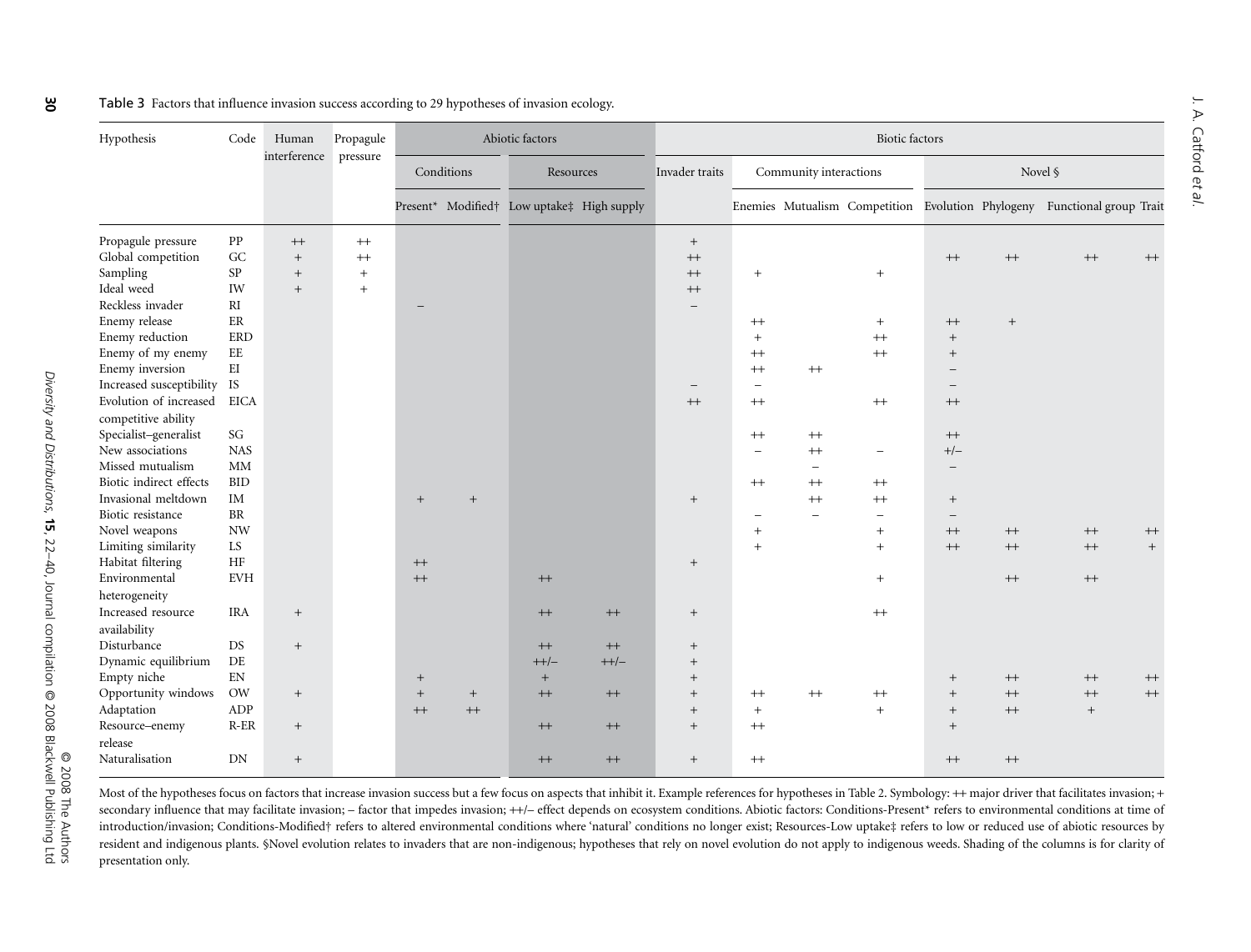#### **Unifying themes among hypotheses (PAB)**

Invasion is essentially a function of propagule pressure (P), the abiotic characteristics of the invaded ecosystem (A) and the characteristics of the recipient community and invading species (biotic characteristics, B), and reflects positions in time and space (Pysek & Richardson, 2006). Like the factors that affect community assembly (Belyea & Lancaster, 1999), P includes dispersal and geographical constraints, A incorporates environmental and habitat constraints and B includes internal dynamics and community interactions. For invasion to occur, all three factors must be accommodating, if not favourable (Fig. 1). The extent and intensity of invasion are determined by combination of the three factors, though their influence is unlikely to be equal, and is often mediated by humans (e.g. introduction and spread of propagules, alteration of environmental conditions and indigenous species abundance and diversity; Wilson *et al*., 2007). The onset of invasion is controlled by temporal and spatial factors and, as PAB fluctuate and change in time and space, the timing,



Figure 1 Schematic diagram illustrating how propagule pressure (P), abiotic characteristics (A) and biotic characteristics (B) interact to drive invasion (I), and how humans (H) may modify P, A and B. Invasion occurs where all three factors (i.e. circles) overlap. PAB must all be accommodating for invasion to be successful but the strength and extent of influence from each factor can vary. The circles also illustrate situations where one or two factors might limit invasion. The depth of shading represents the strength of factor influence and the size of the circles indicates the extent of their influence, both of which can change in space and time. In this example, the darker circle of A indicates that A drives invasion, followed by B, then P. P has the greatest extent (time and space) so limits invasion the least. The arrows indicate human interference, which may not necessarily occur but is highly likely with P (solid line; as opposed to dashed lines for A and B).

distribution and rate of invasion is dynamic (Hastings, 1996). Consequently, the phase, extent and severity of invasion are determined by the combined strength of PAB, and by the position in time and space (for spatial scale issues see Wiens, 1989; Pauchard & Shea, 2006; Richardson & Pysek, 2006; for temporal scale issues see Kowarik, 1995; Rejmánek, 2000; Pysek & Jarosík, 2005; Richardson & Pysek, 2006).

#### **Propagule pressure (P)**

Common to all theories of invasion ecology (Lonsdale, 1999; Davis *et al*., 2000) is the understanding that successful invasion requires sufficient P (the number of individuals introduced in an event multiplied by the temporal frequency of these events; Eppstein & Molofsky, 2007). Though a single propagule could potentially lead to colonization (stage 3, Table 1), P is often important for the continued success of an invader, not just its introduction (Colautti & MacIsaac, 2004). Some authors suggest that it is the key driver of invasion (Crawley *et al*., 1996; Lockwood *et al*., 2005) and may explain the idiosyncratic nature of invasions (Lockwood *et al*., 2005). This is corroborated by the significance of minimum residence time (time since earliest known introduction, Rejmánek, 2000, i.e. lag phase, Kowarik, 1995) as P generally increases with time (Pysek & Jarosík, 2005; Richardson & Pysek, 2006; however, the importance of MRT may also reflect temporal changes in A and B that advantage invaders, e.g. Crawley *et al*., 1996; Keane & Crawley, 2002; Joshi & Vrieling, 2005).

High P may exacerbate invasion by enhancing genetic diversity of the non-indigenous population, thereby increasing the chance that the species will adapt to ecosystem conditions (Lockwood *et al*., 2005). High P, especially the number of introduction events, also increases the chance that an invader will be introduced into a favourable environment. Continual introductions can act as a buffer if conditions are temporarily unfavourable (Lockwood *et al*., 2005) or if populations suffer from a bottleneck (e.g. stage 4, Table 1). Regardless of A and B, high P may enable species to become established simply through seed saturation. Invaders are more successful with seedling–seedling competition than seedling–adult competition (Crawley *et al*., 1999), so if invaders dominate the seed pool, they are more likely to dominate colonization and establishment. Such seed-swamping may at least partially explain why the majority of plant invasion occurs near human settlements in the UK (Crawley *et al*., 1996).

Reflecting the importance of P for all stages of invasion (Tables 1 and 4), some researchers have advocated that P be considered as a null hypothesis of invasion (Colautti *et al*., 2006; Wilson *et al*., 2007). Most hypotheses, though, have considered P not so much as a driver but a prerequisite of invasion. One hypothesis primarily based on P is global competition; P is often correlated with the number of potential invaders and the larger their species pool, the greater the chance that some of the nonindigenous species will become invasive (Daehler, 2003; Mack, 2003). The ideas of global competition have been used to explain the high degree of invasion on oceanic islands by dominant species from the mainland (Pyšek & Richardson, 2006).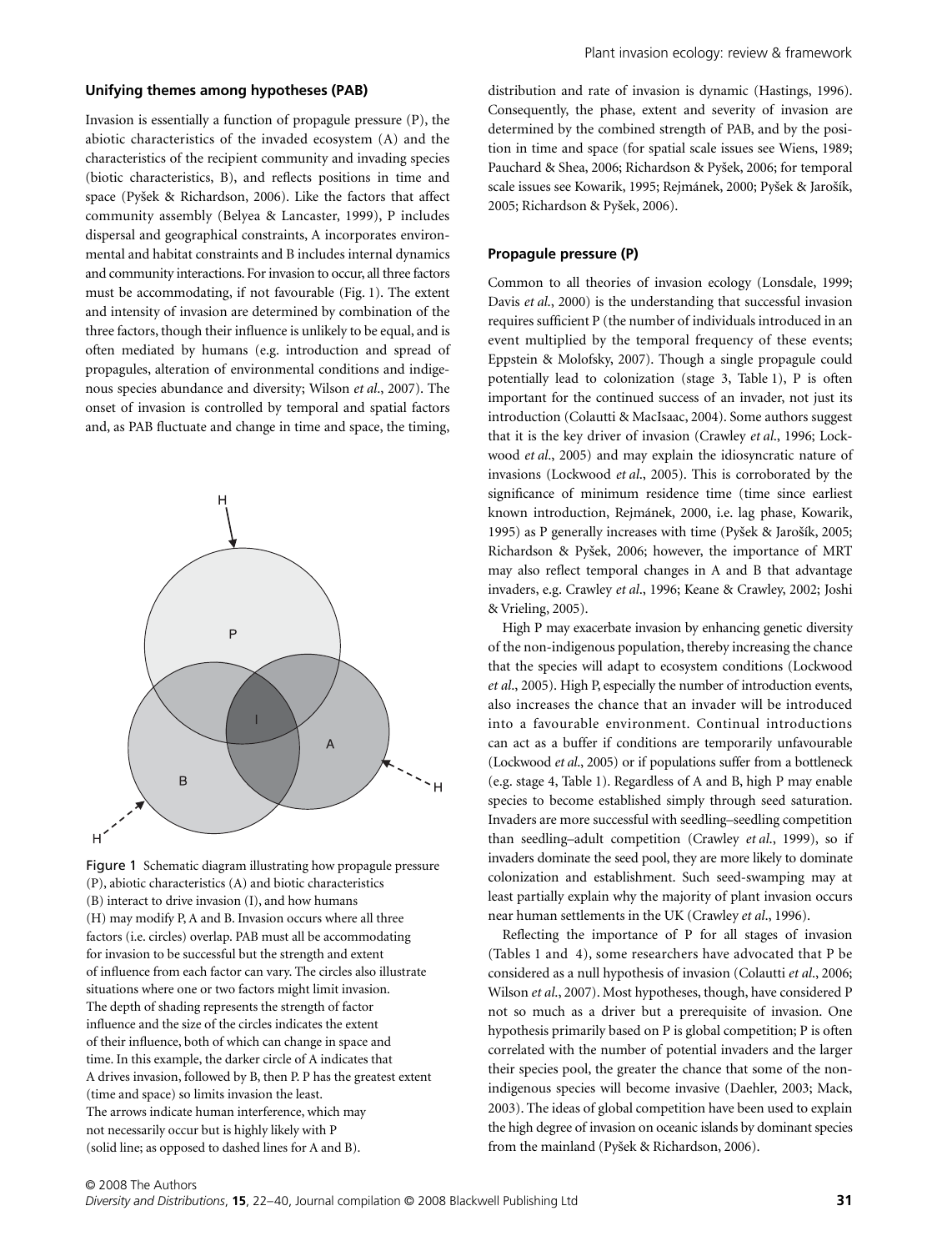# J. A. Catford *et al*.

| Driver components*                                   |             | Driver overlap† Relevant hypotheses‡ Comments    |                                                                                                    | Impact alleviation methods§                                                                                                                                                                                       |
|------------------------------------------------------|-------------|--------------------------------------------------|----------------------------------------------------------------------------------------------------|-------------------------------------------------------------------------------------------------------------------------------------------------------------------------------------------------------------------|
| Propagule pressure<br>Propagules per<br>introduction | HB          | PP, GC, DN                                       | Species traits affect fecundity,<br>phenology and propagule<br>production.                         | Strict quarantine and screening measures.                                                                                                                                                                         |
| Frequency of<br>introductions                        | Η           | PP, GC, DN                                       |                                                                                                    | Strict quarantine and screening measures.                                                                                                                                                                         |
| Human use                                            | HA          | GC, SP, IW                                       | Affects P, time and location of<br>introduction and spread, e.g.<br>horticulture, agriculture.     | Increase awareness and education; strict<br>quarantine and screening measures.                                                                                                                                    |
| Propagule<br>characteristics                         | B           | PP, GC, IW                                       | Species traits affect propagule<br>characteristics.                                                | Strict quarantine and screening measures.                                                                                                                                                                         |
| Dispersal modes<br>and avenues                       | HA          | PP, GC, IW, LS, HF                               | Affected by location and A.                                                                        | Strict quarantine and screening measures;<br>concentrate weed control in dispersal corridors<br>and at propagule source.                                                                                          |
| Abiotic characteristics<br>Resource availability     | $_{\rm HB}$ | BR, IRA, EN, OW,<br>DE, R-ER, DN                 | Recruitment success increases<br>with IRA (primary succession).                                    | Increase health and cover of indigenous species to<br>increase resource uptake; time weed control<br>efforts so it is concentrated post-disturbance;<br>avoid/minimize anthropogenic resource increases.          |
| Conditions and regimes H                             |             | BID, IM, HF, EVH,<br>IRA, DS, DE, EN,<br>ADP, DN | Depends on invader traits.                                                                         | Maintain/reintroduce 'natural' conditions of<br>invaded ecosystem, or conditions that favour<br>indigenous species; focus on the control/<br>eradication of transformer species.                                  |
| Episodic disturbance                                 | HB          | IRA, DS, DE, EN,<br>OW, R-ER, DN                 | E.g. ruderals in disturbed<br>environments.                                                        | Time weed control efforts so it is concentrated<br>post-disturbance; minimize disturbance in<br>uninvaded areas to reduce invader colonization<br>and retain disturbance in invaded areas to destroy<br>invaders. |
| Geographical location                                | HP          | PP, GC, HF                                       | Affects number of dispersal<br>routes and avenues.                                                 | Concentrate control of weed species in dispersal<br>corridors, at propagule source and in ecosystems<br>deemed vulnerable.                                                                                        |
| <b>Biotic characteristics</b>                        |             |                                                  |                                                                                                    |                                                                                                                                                                                                                   |
| Invader traits                                       | PA          | GC, SP, IW, RI, NW,<br>LS, HF, ADP, DN           | Affect propagule dispersal,<br>longevity and viability; utility<br>of invader traits depends on A. | Increase health of indigenous species to increase<br>competition; strict screening measures to curb the<br>introduction of potential invaders.                                                                    |
| Enemies                                              |             | ER, ERD, EE, EI, R-<br>ER                        | Includes herbivores and<br>pathogens.                                                              | Introduce/encourage indigenous and potentially<br>natural enemies (natural enemies: from invader's<br>home range)                                                                                                 |
| Competition                                          | A           | GC, EICA, SG, BR,<br>LS, DE, EN, ADP             | Degree of competition depends<br>on B and resource availability.                                   | Increase health of indigenous species; concentrate<br>weed control in the early stages of succession to<br>minimize seedling-seedling competition.                                                                |
| Mutualism                                            |             | SG, NAS, MM, BID,<br>IM, BR, DN                  |                                                                                                    | Control/eradicate non-indigenous mutualists.                                                                                                                                                                      |
| Commensalism                                         |             | SG, NAS, MM, BID,<br>ΙM                          |                                                                                                    | Control/eradicate non-indigenous facilitators.                                                                                                                                                                    |
| Trophic cascades                                     |             | NAS, BID, IM                                     |                                                                                                    | Control/eradicate non-indigenous facilitators,<br>especially transformer species (ecosystem<br>engineers).                                                                                                        |

Table 4 Components of propagule pressure (P), abiotic characteristics (A) and biotic characteristics (B) that affect invasion success, matched with relevant hypotheses and weed management techniques.

\*Driver components are categorized into PAB based on the factor that is dominant. The driver components can either facilitate or inhibit invasion. †Driver overlap indicates that the component is affected by another PAB factor or by humans (H). ‡Hypothesis codes in Table 2. §Impact alleviation methods refer to management techniques that target the specific driver components.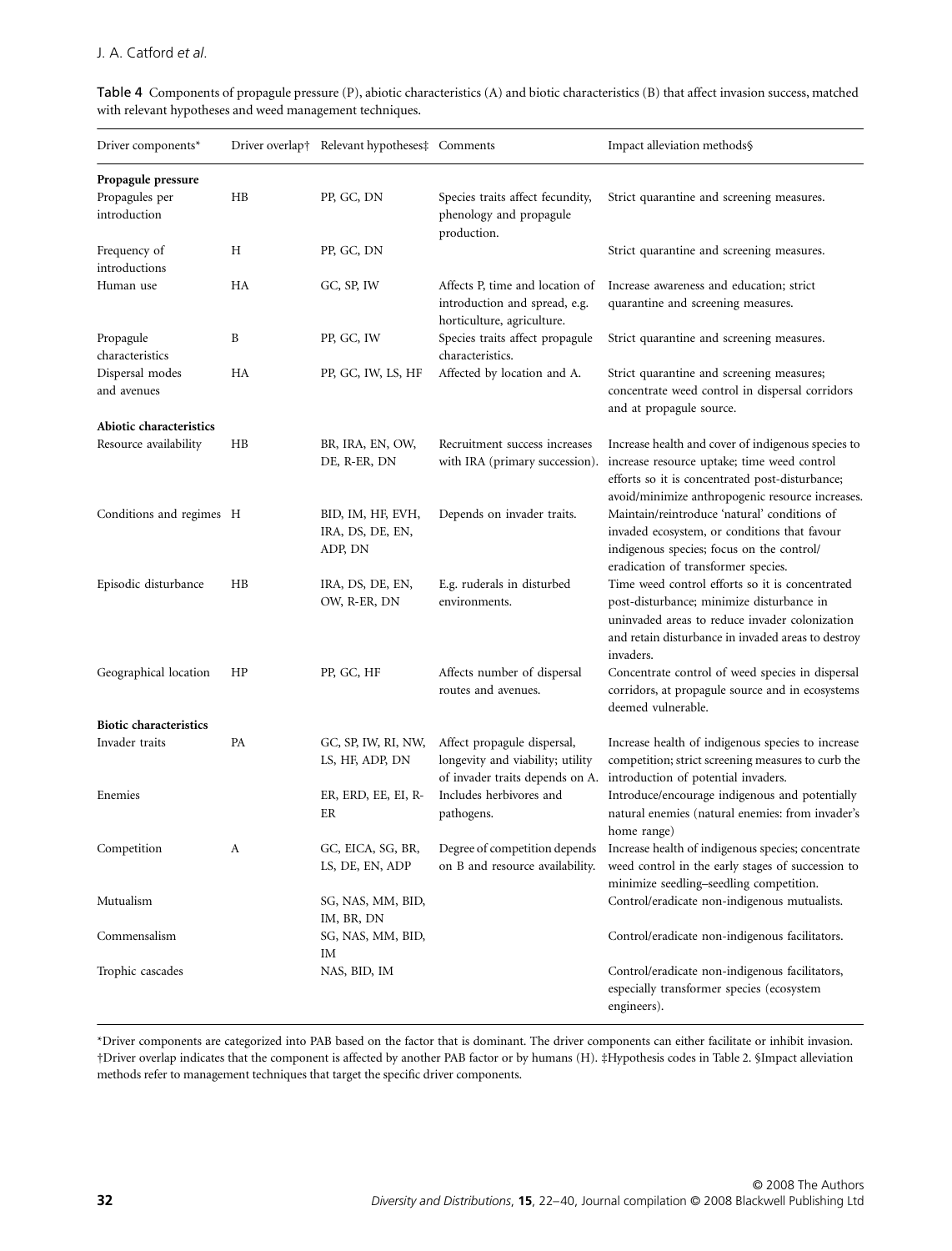# **Abiotic characteristics (A)**

The environmental characteristics of a site must be hospitable for invasion to occur. If a species cannot survive the conditions of a site or pass through its environmental filters (Weiher & Keddy, 1995), invasion will fail. Many hypotheses attribute invasion to environmental characteristics (Table 3) and they are often based on a change in resource availability (Davis *et al*., 2000; Hood & Naiman, 2000; Blumenthal, 2006). Increased resource availability enables population growth, provides invading species with an opportunity to colonize and can reset succession (Hood & Naiman, 2000). An increase in resource availability can occur at a variety of spatial and temporal scales and is usually associated with anthropogenic or 'natural' disturbance (e.g. eutrophication, regional cyclones, local tree-fall gaps; Sher & Hyatt, 1999).

Episodic disturbance can increase resource availability and it has long been associated with invasion (Elton, 1958; Rejmánek & Richardson, 1996; Davis & Pelsor, 2001; though not always, Sher & Hyatt, 1999; Huston, 2004; Buckley *et al*., 2007). Plants, like other sessile organisms, need space to obtain resources, so any process that increases the availability of space may increase resource availability and invasion. Disturbance events reduce the cover of adult plants increasing space for colonization, and reducing competition, especially between indigenous adults and non-indigenous juveniles (Crawley *et al*., 1999; Hood & Naiman, 2000). When high levels of disturbance are combined with high levels of ecosystem productivity (growth rates), an introduced species can become invasive (Huston, 2004). Even though indigenous and non-indigenous species undergo the same colonization process (Davis *et al*., 2000; Meiners *et al*., 2004), many invasive species are *r*-strategist ruderals (Rejmánek & Richardson, 1996). Consequently, invaders are particularly successful in the early stages of succession and can outperform indigenous species in high resource environments (Daehler, 2003).

Short-term increases in resource availability can drive invasion, but so can long-term changes to disturbance regimes (Tickner *et al*., 2001) and environmental conditions in general (Williamson & Fitter, 1996). For example, changes to flow regimes have altered the structure of riparian communities (Planty-Tabacchi *et al*., 1996) and have facilitated invasion (Tickner *et al*., 2001).

#### **Biotic characteristics (B)**

Non-indigenous species may be novel and can both lose and gain biotic interactions on entry into a new range, so community and ecology–evolutionary interactions are important for invasion success and impact (Ricciardi & Atkinson, 2004; Joshi & Vrieling, 2005; Eppinga *et al*., 2006; Mitchell *et al*., 2006; Lau, 2008). Interactions like enemy release (Keane & Crawley, 2002), evolution of improved competitive ability (Blossey & Notzgold, 1995), allelopathy (Callaway & Ridenour, 2004), symbiosis (Richardson & Pysek, 2006) and invasional meltdown (Simberloff & Holle, 1999) can facilitate invasion, whereas others like biotic resistance (Parker & Hay, 2005), biotic containment (Levine *et al*., 2004) and interspecific competition (Burke & Grime, 1996), especially from dominant species (Emery & Gross, 2006), can constrain it (Table 2). These interactions can transcend trophic levels (e.g. trophic cascades, invasional meltdown; White *et al*., 2006) and can be mediated by abiotic conditions (e.g. plant–soil biota interactions affecting plant competition; Callaway *et al*., 2004; Eppinga *et al*., 2006).

#### **Interactions among PAB**

Interactions among PAB affect invasion outcomes and should be central to the way invasion is viewed (Fig. 1). Competitive abilities that make an invader successful in one habitat do not necessarily make it successful in another (Sher & Hyatt, 1999), and without suitable characteristics, invading species will not be able to profit from favourable environmental conditions like increased resource availability (i.e. A\*B interaction). Dispersal traits of invading species affect P (Crawley *et al*., 1996; Rejmánek & Richardson, 1996), as do other traits that may cause some species or phenotypes to be introduced (intentionally or unintentionally) more than others (i.e. P\*B interaction; propagule bias, Colautti *et al*., 2006). Similarly, the physical characteristics of a site can increase P by concentrating propagules in certain areas or providing additional dispersal avenues (Lonsdale, 1999), as observed in riparian ecosystems (i.e. P\*A interaction; Tickner *et al*., 2001).

The interdependence and synergy of PAB are reflected in theory (Table 4). The global competition hypothesis is based on the P\*B interaction (Alpert, 2006; Colautti *et al*., 2006), and Burke & Grime (1996), Blumenthal (2006) and Davis *et al*. (2000) all attributed invasion to a combination of A and B, albeit in slightly different ways.

# **DISCUSSION**

### **Benefits of a broader context**

The roots of many key invasion hypotheses can be found in the texts of Darwin (1859) and Elton (1958) (Ludsin & Wolfe, 2001), but empirical research is yet to fully address the complexity of invasion they highlighted. By splitting biological invasion into study-sized fragments that likely coincide with researchers' fields of expertise, most work in invasion ecology has focused on identifying underlying individual mechanisms that explain invasion success. This detailed, albeit somewhat fragmented, approach has been fruitful in compiling a comprehensive list of likely explanations for invasion success. However, the high-resolution focus has also made it difficult to determine the relative influence of different mechanisms on invasion, and might have slowed down the rate of progress in invasion ecology (Davis *et al*., 2001).

As well as greater connection among invasion studies, invasion ecology would benefit from more exchange and a stronger alliance with succession and community ecology (Chesson, 2000), landscape ecology (With, 2002) and conservation biology (Lockwood *et al*., 2005). Despite theoretical synergy (Crawley *et al*., 1999; Shea & Chesson, 2002), there has been little cross-citation between succession ecology and invasion ecology (Davis & Pelsor, 2001), to the detriment of both subdisciplines. The focus on mechanisms for colonization and establishment in studies of succession, as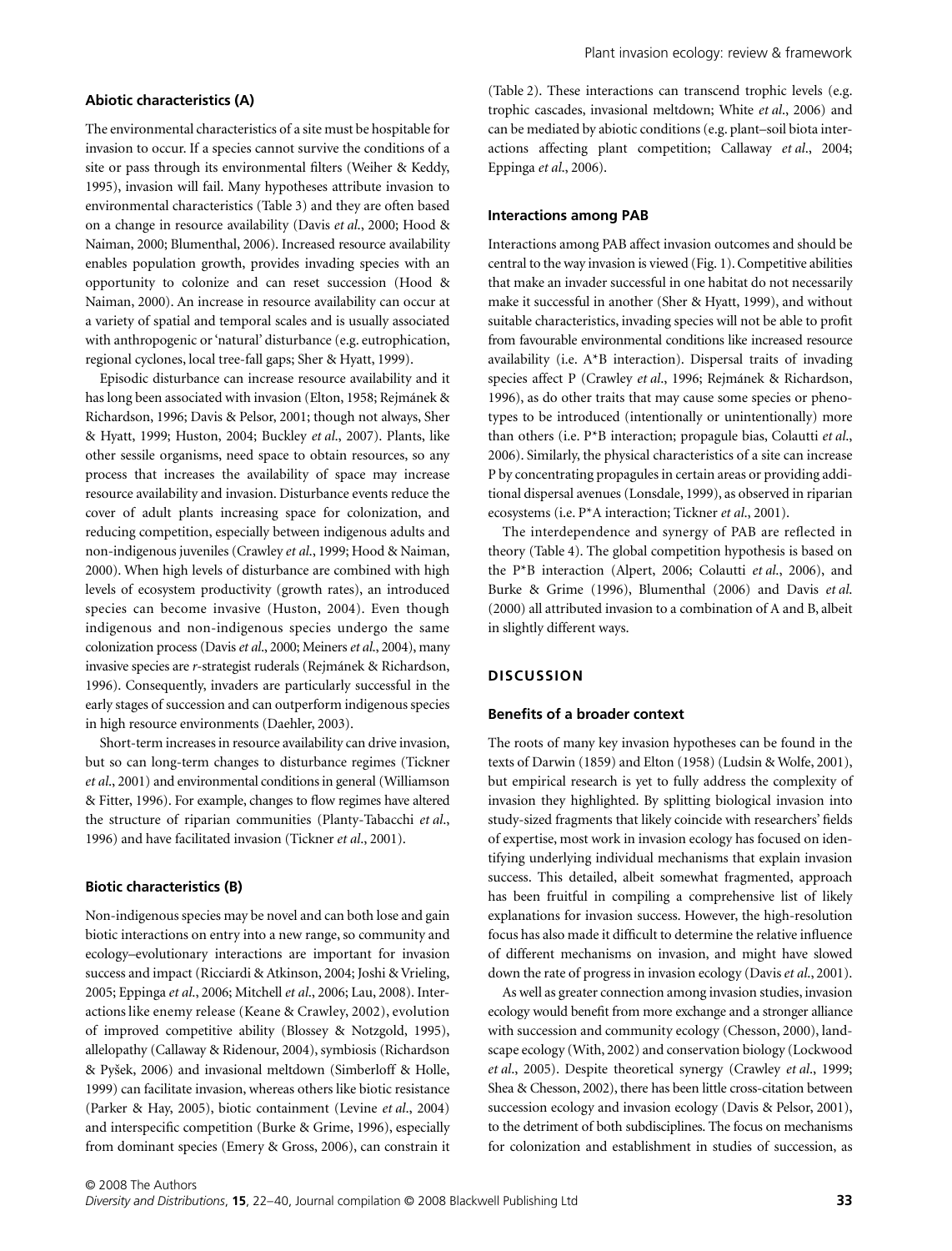well as research on species additions in community assembly and food-web studies, is relevant for invasion ecology. A factor that has separated invasion ecology from succession and community ecology has been the distinction between indigenous and nonindigenous species.

# **Indigenous and non-indigenous weeds**

Most evidence suggests that, overall, indigenous and nonindigenous colonization do not differ (Richardson & Bond, 1991; Meiners *et al*., 2004; but see Colautti & MacIsaac, 2004) and both are affected by PAB (Belyea & Lancaster, 1999). Unlike non-indigenous invaders, indigenous weeds do not have to overcome long-distance dispersal barriers and establish selfsustaining populations in a foreign community and ecosystem (stages 1– 4, Table 1). Indigenous species can become weeds by increasing their geographical range (Richardson *et al*., 2000) and population density, which would result from changes in PAB (usually as a consequence of human activities).

Like the reasons for studying unsuccessful invasion (Duncan & Williams, 2002; Burns, 2008), we posit that research on indigenous weeds will be instructive for invasion ecology. First, comparative studies on indigenous and non-indigenous weeds can test hypotheses based on the separate evolutionary histories

of non-indigenous invaders (e.g. specialist–generalist and novel weapons hypotheses, Table 3; Colautti & MacIsaac, 2004; Mitchell *et al*., 2006), and may help to disentangle the effect of biotic interactions (B) from P and A. Second, acknowledging connections between indigenous and non-indigenous species will strengthen links between invasion ecology and subdisciplines of ecology that typically focus on indigenous species. While grounded in invasion ecology that is primarily concerned with non-indigenous species (Lodge & Shrader-Frechette, 2003), the PAB framework is also applicable to indigenous species that become weeds.

# **Mixed support for all hypotheses proposed**

There is empirical support for most invasion hypotheses (examples in papers cited), but findings can differ among studies (Lockwood *et al*., 2005; Emery, 2007), as the limiting similarity and enemy release hypotheses illustrate (Table 5). Inconsistent support for hypotheses can prompt doubts about hypothesis validity and, conversely, can lend weight to the notion that there are many reasons for successful invasion. Species can use several mechanisms of invasion that are driven by different factors (e.g. *Pinus* species in the southern hemisphere, Richardson *et al*., 1994; *Tamarix* species in south-western USA, Stromberg *et al*., 2007). If one

Table 5 Selection of theoretical and empirical observations illustrating that support for invasion hypotheses is often mixed. Hypotheses based around enemy reduction/release and limiting similarity are used as examples. Theoretical rationale and additional empirical evidence can be found in the references cited.

| Support                                                                                                                                                                | Oppose                                                                                                                                                                                                                                                                                                                                                    |
|------------------------------------------------------------------------------------------------------------------------------------------------------------------------|-----------------------------------------------------------------------------------------------------------------------------------------------------------------------------------------------------------------------------------------------------------------------------------------------------------------------------------------------------------|
| <b>Enemy reduction</b>                                                                                                                                                 |                                                                                                                                                                                                                                                                                                                                                           |
| Relevant hypotheses                                                                                                                                                    | Relevant hypotheses                                                                                                                                                                                                                                                                                                                                       |
| Enemy release hypothesis (ER) (Keane & Crawley, 2002); Resource-ER<br>(Blumenthal, 2006); Evolution of Increased Competitive Ability/ERc                               | Accumulation of local pathogens/enemy of my enemy (Eppinga et al.,<br>2006); Missed mutualisms (Alpert, 2006); Specialist-generalist                                                                                                                                                                                                                      |
| (Blossey & Notzgold, 1995; Callaway & Ridenour, 2004; Joshi & Vrieling,<br>2005); Enemy reduction (Colautti et al., 2004); Enemy inversion (Colautti<br>et al., 2004). | (Callaway et al., 2004; Sax et al., 2007); New associations (Colautti et al.,<br>$2004$ ).                                                                                                                                                                                                                                                                |
| Empirical evidence                                                                                                                                                     | Empirical evidence                                                                                                                                                                                                                                                                                                                                        |
| Support from examples in the references listed above.                                                                                                                  | Invaders lose and gain positive and negative relationships (Eppinga<br>et al., 2006); Altered interactions with enemies, mutualists and<br>competitors all influence invader success (Mitchell et al., 2006); ERH is<br>too simplistic; other mechanisms at play e.g. plant and soil-biota<br>interactions (Callaway et al., 2004; Eppinga et al., 2006). |
| Limiting similarity                                                                                                                                                    |                                                                                                                                                                                                                                                                                                                                                           |
| Relevant hypotheses                                                                                                                                                    | Relevant hypotheses                                                                                                                                                                                                                                                                                                                                       |
| Limiting similarity (MacArthur & Levins, 1967); Empty niche hypothesis                                                                                                 | Habitat filtering (Mitchell et al., 2006); Habitat heterogeneity                                                                                                                                                                                                                                                                                          |
| (MacArthur, 1970; Hierro et al., 2005); Darwin's naturalization hypothesis                                                                                             | (Melbourne et al., 2007); Phylogenetic clustering (environmental filters)                                                                                                                                                                                                                                                                                 |
| (Darwin, 1859); Hypotheses discussed by Vitousek et al., 1987; Callaway &                                                                                              | (Weiher & Keddy, 1995).                                                                                                                                                                                                                                                                                                                                   |
| Ridenour, 2004; Hierro et al., 2005; Mitchell et al., 2006 among others.                                                                                               |                                                                                                                                                                                                                                                                                                                                                           |
| Empirical evidence                                                                                                                                                     | Empirical evidence                                                                                                                                                                                                                                                                                                                                        |
| Evidence from oceanic islands suggests that novel invaders are successful                                                                                              | Inconsistent support for LS (Emery, 2007; Proches et al., 2008); Novel                                                                                                                                                                                                                                                                                    |

on islands because indigenous species are phylogenetically constrained (Mack, 2003); Dominant indigenous species have been found to limit establishment of phylogenetically similar species (Emery, 2007); Pine invasion in South Africa was greatest in vegetation communities (esp. grasslands) that lacked similar growth forms (Richardson & Bond, 1991).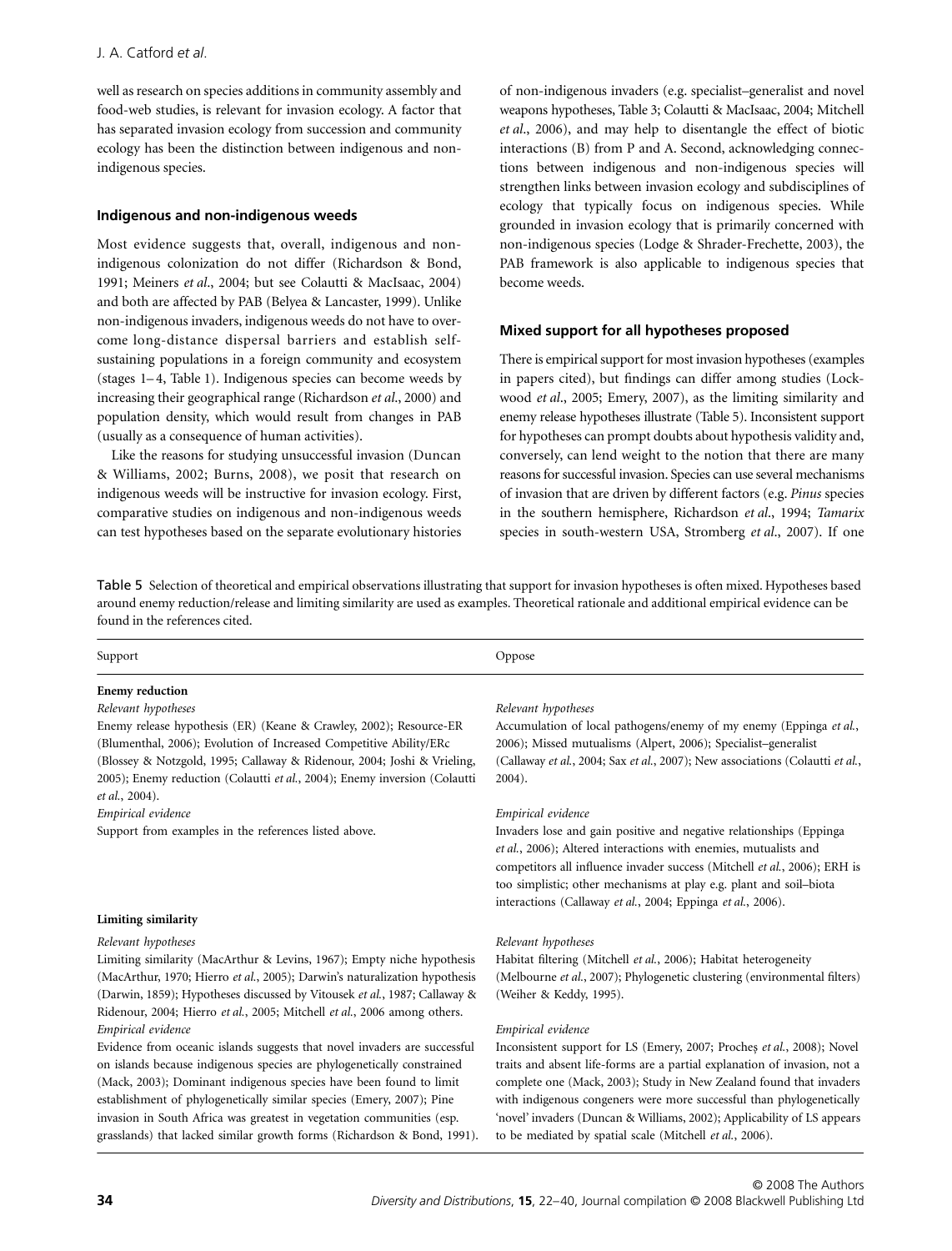mechanism is tested in isolation, and if particular invasion cases are examined, it is likely that some support will be found (McGill *et al*., 2007). Integrating hypotheses into an overarching theoretical framework will illustrate their context and how the suggested drivers and mechanisms relate to others.

### **Value of a simple, holistic framework**

Barney & Whitlow (2008) recently proposed a holistic framework (the state factor model) that attributes invasion to the factorial relationship among propagule pressure (*p*), the invaded habitat (*h*), invader autecology (*a*), the invader's source environment (*s*) and time since introduction (*t*). While similar to our model in development and potential application, there are some key differences.

First, the inclusion of time as a driving factor in the state factor model seems misguided. The importance of invasion history (Rejmánek, 2000; Chase, 2003) and the time–invasion relationship are becoming increasingly evident (Castro *et al*., 2005; Pysek & Jarosík, 2005; Richardson & Pysek, 2006; Wilson *et al*., 2007) and should not be overlooked. However, time itself does not affect invasion outcomes – it affects the way outcomes are perceived. The factors that affect invasion vary across space and time. Therefore, if the scales of investigation change, the nature of an invasion observed will likely change, as will the factors found to be most influential (Wiens, 1989). While spatial and temporal scales must be factored into invasion ecology research and theory (Barney & Whitlow (2008) did not include space in their model, though they acknowledged its importance), it is important to distinguish the difference between scale-based issues and causal factors. Rather than being a weakness or oversight as Barney & Whitlow (2008) suggest, invasion hypotheses should not consider time as a driving mechanism, but as a scale that affects the way invasion is viewed.

Once time is excluded, the PAB framework differs from the state factor model in its segregation of living and non-living factors. Rather than including a separate factor to represent source habitat (*s*, the community and environment in which invaders evolved), we consider the invaders' evolutionary histories and genetic makeup as a component of invader characteristics and, hence, biotic characteristics (B). Barney & Whitlow (2008) combine community and abiotic characteristics in the habitat (*h*) state factor, whereas we separate them. Resident, indigenous communities influence invasion outcomes because of their interaction with invaders, making it essential to consider these biotic components independent of A. Separating A and B is more amenable to research and management, and it could reveal to what degree invasion is driven by invader–community dynamics or by physical characteristics of the invaded environment.

Given the complexity and multitude of interactions in invasion processes, there are many ways in which invasion theory could be organized. While the approach of Barney & Whitlow (2008) has merit, the hierarchical PAB scheme, using only three factors that complement theories of community assembly (Belyea & Lancaster, 1999), is simple and intuitive yet incorporates multiple layers of increasing complexity making it widely applicable.

#### **Using PAB to guide empirical research**

PAB are the primary factors that affect community assembly and species distribution, and they form the basis of invasion hypotheses (Table 3). Given that invasions are likely to result from multiple mechanisms, the challenge is to determine which mechanism is the chief driver. The sheer number of potential causal mechanisms is likely to preclude testing all of them relative to one another, but it should be feasible to determine the main factor (P, A or B) responsible for successful invasion. Once that is determined, the underlying mechanisms associated with that factor can be explored. For example, if A is found to drive invasion success, the relative importance of resource availability versus episodic disturbance could be gauged afterwards. A top-down approach, which starts with the three major drivers but increases in complexity as components of PAB are examined, is an efficient way to identify the chief mechanisms that drive invasion, making the PAB framework useful for guiding research. Depending on available resources, research aims, and the scale and breadth of investigation, this challenge can be approached in a stepwise fashion (incremental approach) or in its entirety (holistic approach). Although characteristics of invaders  $(B<sub>I</sub>)$  and the recipient community  $(B<sub>c</sub>)$  are interrelated, we suggest that it is easier, and more informative, to separate them for empirical research.

#### **Incremental approach**

Using the approach of frequentist statistics (Quinn & Keough, 2002), invasion can be examined as a series of increasingly complex hypotheses (legend of Fig. 2). Building up from the simplest hypothesis, factors and interactions can gradually be added until a complete model is produced. By determining the explanatory power (variance components; Quinn & Keough, 2002) of each of the factors and interactions, their relative importance can be estimated.

Figure 2 illustrates a set of increasingly more complex ideas for explaining how species become invasive. Some of these pathways may be invalid or of minor importance, in which case it is appropriate to move to the next pathway. The first box in the flow chart, human-mediated dispersal and propagule pressure, represents P of an invading species that does not relate to its biological characteristics, but rather to the quantity and distribution of its propagules that have been dispersed by human activities. This is the simplest hypothesis that attributes invasion success purely to P, coinciding with the null hypotheses advocated by Lockwood *et al*. (2005), Colautti *et al*. (2006) and Wilson *et al*. (2007). It is appropriate to examine P first, because invasion cannot occur without propagules, and P-related mechanisms, like seed swamping or global competition, may drive invasion. Examining P might help to tease apart P\*A and P\*B interactions where it is difficult to determine the direction of causality; does the high P of some species and in some ecosystems facilitate invasion, or do the characteristics of the species and ecosystems lend themselves to high P and high invasion (Lonsdale, 1999; Colautti *et al*., 2006)?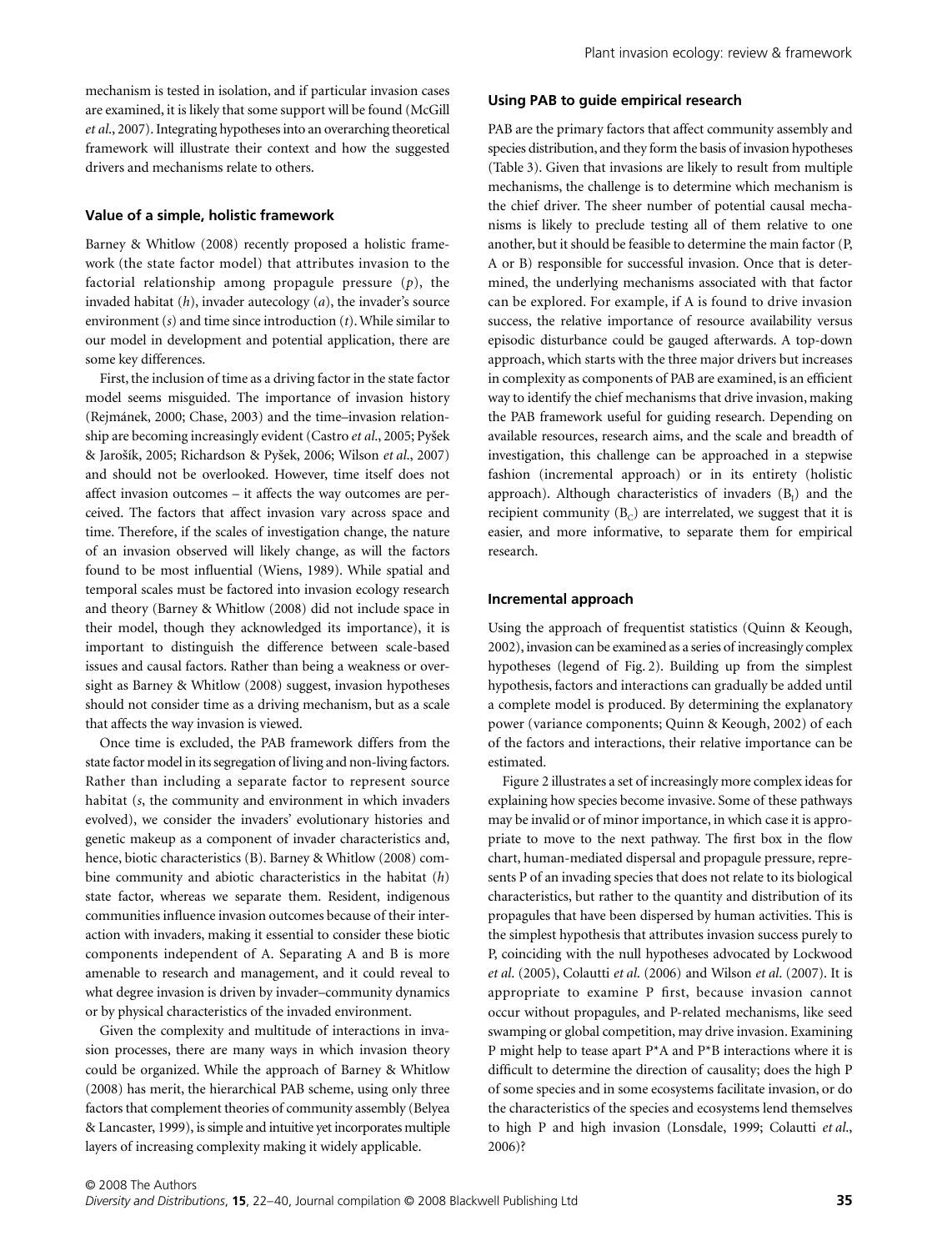

Figure 2 Potential invasion pathways increasing in complexity from 1 to 5. A suggested approach to studying invasion is to determine the validity of these individual pathways, ideally starting at 1, progressing to 5. Not every pathway is necessarily valid. Driving factors of each pathway are as follows:  $1, I = P$ ;  $2, I = P + B<sub>I</sub> + P<sup>*</sup>B<sub>I</sub>$ ; 3, I = P + B<sub>I</sub> + P\*B<sub>I</sub> + A + A\*P + A\*B<sub>I</sub> + P\*A\*B<sub>I</sub>; 4, I = P + B + P\*B; 5,  $I = P + B + P^*B + A + A^*P + A^*B + P^*A^*B$ ; notation follows Figure 1; \* indicates interactions.

Pathway 2 is driven by biological characteristics of invading species  $(B<sub>I</sub>)$ , assisted by P, and attributes successful invasion to the innate characteristics of the invaders – these species can become invasive regardless of the nature of A or  $B<sub>C</sub>$ . This hypothesis incorporates propagule bias, which occurs when species with a tendency to be invasive also have higher introduction rates (Colautti *et al*., 2006). Hypotheses based on characteristics of an 'ideal weed' (Baker & Stebbins, 1965) coincide with this pathway. In practice (e.g. Sutherland, 2004; Richardson & Pysek, 2006), it is unlikely that species can become invasive based on their characteristics alone, although there are some traits that are more common among invasive than non-invasive species (Rejmánek & Richardson, 1996).

Pathway 3 is driven by the physical characteristics of the receiving environment (A, Fig. 2). Relating to invasibility, it is also dependent on  $B<sub>I</sub>$  and P, but does not include interactions between the invading and the resident species  $(B<sub>C</sub>)$ . As well as propagule bias, this pathway includes the interaction between A and P, where certain ecosystems tend to be exposed to higher P (Lonsdale, 1999). Invasion of highly disturbed, bare ground by ruderal invaders is an example of this pathway. Pathway 4 is driven by community interactions between the invading and the resident species  $(B<sub>C</sub>)$ , and is not affected by A. The enemy release, invasional meltdown and novel weapons hypotheses are based on this pathway (Fig. 2). The final pathway integrates all of the different factors that influence invasion  $(P, B<sub>1</sub>, A, B<sub>C</sub>; Fig. 2)$ . Although it may be expected that this pathway will be the dominant one, relatively few modern hypotheses integrate all of these

factors (Table 3), despite empirical findings that suggest that invasion follows pathway 5.

Following this scheme (Fig. 2), invader characteristics are included in all pathways except the first. Are there situations where invasions can be driven by P and A without any great input from B<sub>1</sub>? A possible example may be disturbed environments, such as riparian zones where recurrent floods free resources and space for colonization. Perhaps as a consequence, riparian zones belong to the most invaded types of ecosystems (Crawley *et al*., 1996; Planty-Tabacchi *et al*., 1996; Stohlgren *et al*., 1998). However, not all invaders and invader populations will necessarily benefit from disturbance (Huston, 2004; Buckley *et al*., 2007) and growing in riparian zones requires special adaptations, such as flood tolerance, pointing to the importance of  $B<sub>I</sub>$ .

This incremental approach could be applied experimentally where factors are changed or added incrementally (e.g. using a setup similar to Fig. 3 but manipulating factors in accordance with Fig. 2), or for surveys where factors not being investigated can be controlled (e.g. Pathway 4: limit variation in A). Like all surveys, minimizing the influence of confounding factors and interactions will be challenging. To maximize the utility of the incremental approach, the effect size of interest must be defined *a priori*. It is likely that explanatory power of the model will keep increasing as additional factors are added, so the power of interest should be set in advance. For example, if the aim of research is to identify factors that account for 60% of variation in invasion extent, then testing (and progression from pathways 1–5) may cease once 60% of variance has been accounted for.

In reality, knowledge about invasion often grows through the collective work of independent research groups conducting a suite of surveys and experiments. A meta-analysis approach may be an effective way to utilize results and determine the dominant pathways that have been observed to date and may help to indicate the most influential factors. In this way, Fig. 2 could be followed in reverse, starting with the most complex pathways and gradually eliminating factors.

### **Holistic approach**

The holistic approach examines the influence of PAB simultaneously and, in doing so, enables their relative influence to be ascertained from the outset. This approach is most easily achieved with experiments conducted over small spatial and temporal scales, where factors can be manipulated and the main effects and interactions examined. Propagule density (P) and the types of species introduced  $(B<sub>I</sub>)$  can be altered in a controlled experiment, and A can be selected (Fig. 3). To examine the independent effects of  $B_C$  and A, which are normally confounded, replicate samples of  $B<sub>C</sub>$  can be placed into different abiotic conditions. Figure 3 provides an example of how communities  $(B_C)$  normally nested with certain habitats can be extracted and moved to other habitat types (A). By calculating the proportion of total variance of invasion extent or intensity that can be attributed to each factor and interaction (Quinn & Keough, 2002), results from this experiment would enable the relative influence of the factors to be determined.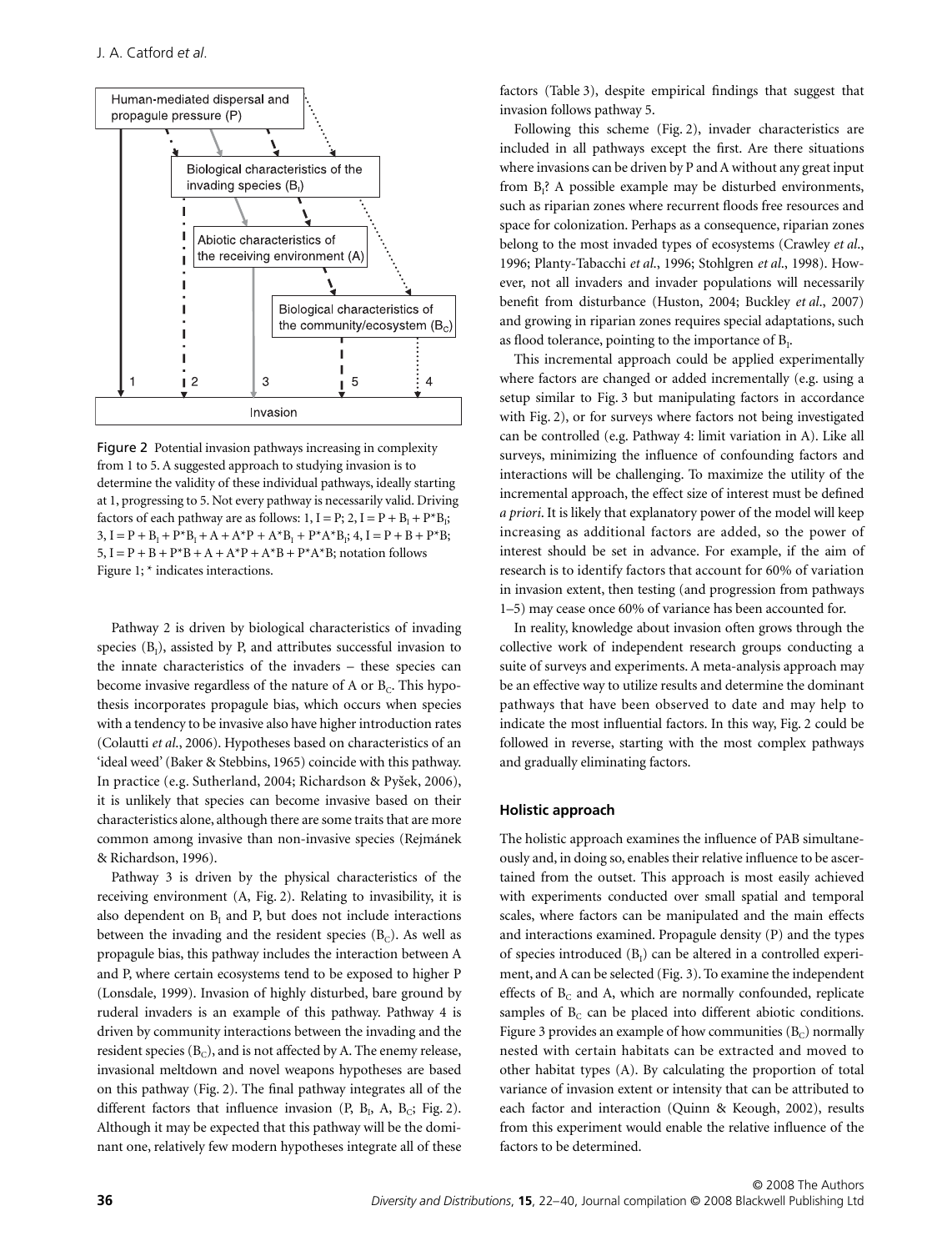

The hypotheses reviewed in this paper (Tables 2 and 3) do not necessarily fit into the structure of the incremental or holistic approach, but that was not the intention. Figure 2 provides a way to graphically illustrate and conceptualize how the PAB framework might be tested in a systematic way, and Fig. 3 shows a holistic way. One major limitation in invasion ecology to date has been the somewhat haphazard way of ascertaining which factors affect invasion; by targeting single, or a few, hypotheses, empirical work has tested certain slices or sections of the PAB framework. The two approaches discussed are intended to illustrate a couple of ways in which empirical and theoretical invasion ecology can progress; by partitioning the various aspects of the PAB framework into testable questions (but also expressing the links among these questions) or by viewing them as whole, cumulatively we of propagules; 3, Density 1; 9, Density 2.  $B<sub>I</sub>$  is by different shapes; circle, Invader X; triangle, Invader Y.  $B<sub>C</sub>$  is represented by shading; light grey, Community R; mid grey, Community S; dark grey, Community T. Habitat type is represented by location of strips; upper, Habitat 1; middle, Habitat 2; lower, Habitat 3.

added per introduction, or number of

experimental quadrats.  $B<sub>C</sub>$  and A are

If the prime aim of a study is to identify the main cause of invasion success, we argue that a top-down approach that focuses on PAB maximizes research efficiency by identifying the most influential factors first, which subsequently narrows down the number of potential causal mechanisms. If working from the bottom up by exploring the significance of components of PAB on invasion (Table 4), the PAB framework highlights that these components may be influential for a number of reasons (e.g. hypotheses and mechanisms that relate to each component in Table 4). Therefore, instead of solely attributing invasion that results from high resource availability to disturbance, for instance, the PAB framework indicates that at least six other hypotheses may be applicable (Table 3). To complicate matters, the estimated 10% of invaders that are transformers (invader that alters the conditions of an ecosystem in its favour due to its growth form, ecology or life-history characteristics; also known

move closer to determining what drives successful invasion and

under what circumstances.

as ecosystem engineers; Richardson *et al*., 2000), may act as a form of disturbance (Lockwood *et al*., 2005) modifying the invasion process and response (Vitousek *et al*., 1987; Tickner *et al*., 2001). By modifying an ecosystem, transformers can obscure the pathways used for invasion (Richardson *et al*., 2000).

The PAB framework suggests that there is a high probability that invasion stems from interactions among factors. Although inconvenient for research studies that use the top-down approach, the components that underlie interactions can still be identified, and they can be addressed in management (Table 4). Recognizing the complexity of invasion highlights the importance of integrated weed management. Successful weed management in situations with multiple interacting drivers (i.e. pathways 4 and 5 in Fig. 2) may require quarantine and screening, restoration of natural habitats, and eradication and control (Holmes *et al*., 2005). Knowing the relative influence of factors and components on invasion outcomes will aid decision-making and management resource allocation, and will indicate the limitations of certain management techniques. For example, if enemy release (component of B) accounts for 60% of an invader's success, enhancing predation or herbivory would not eradicate the invader or stop its spread. However, it may be a moderately effective management strategy, especially when combined with other techniques (Table 4). Identifying the endpoints that control measures are likely to achieve will increase stakeholder confidence in management and will also ensure that expectations are realistic.

# **CONCLUSION**

Despite a considerable research effort by empirical and theoretical ecologists (Shea & Chesson, 2002), the relative contribution of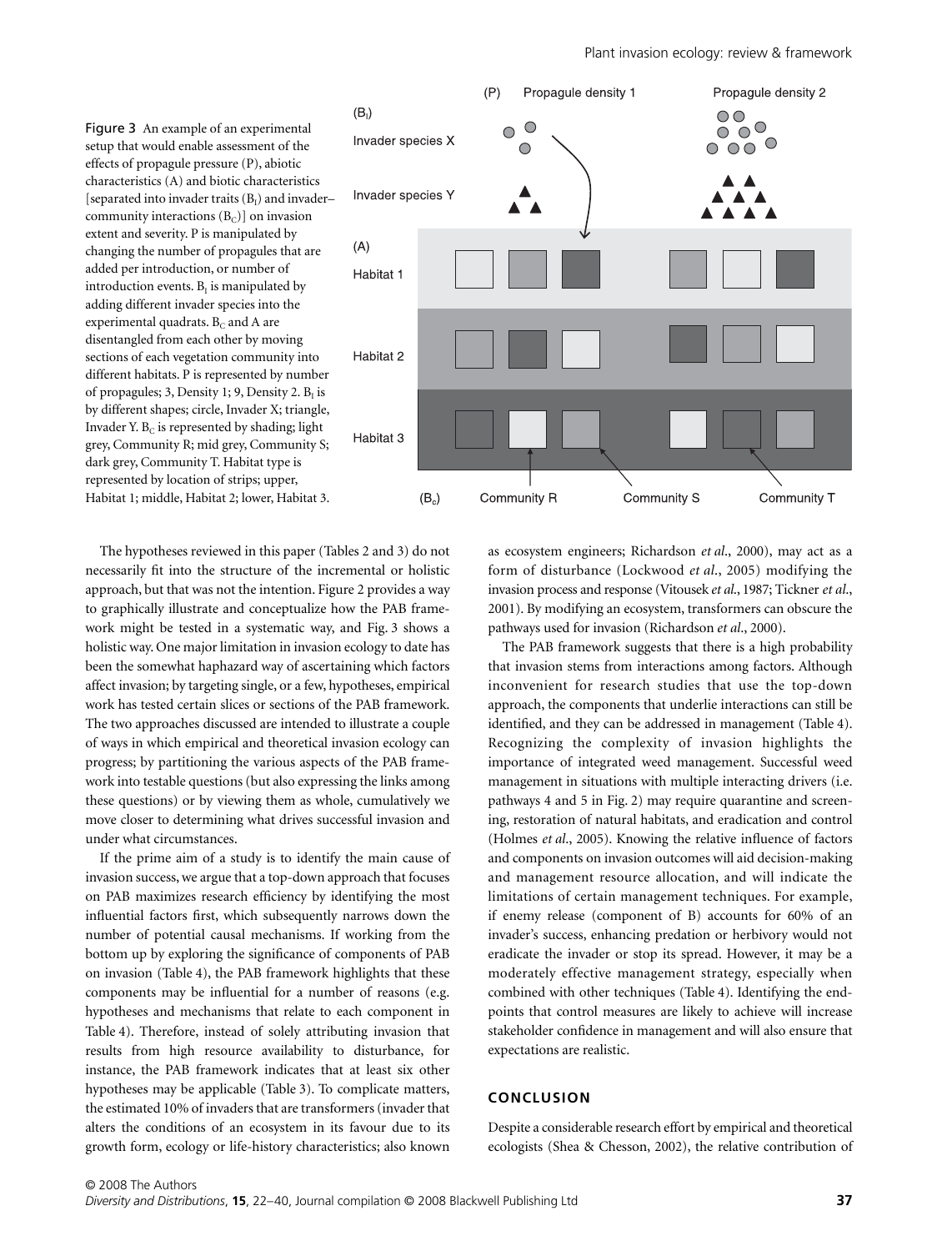different mechanisms to invasion success is unknown. Integrating hypotheses into an overarching framework, rather than testing them in isolation, will illustrate their context and assist quantification of their importance compared with other hypotheses. A unified framework will help advance invasion ecology by fostering links with other aspects of ecology, consolidating ideas and removing theoretical redundancy. By viewing invasion as a multifaceted and complicated process that is composed of a series of sequential steps and major drivers, invasion and community assembly hypotheses can be rigorously tested. Identifying the chief causes of invasion will enhance understanding of factors that shape community assembly and affect species coexistence, and will indicate factors that should be targeted in weed management.

# **ACKNOWLEDGEMENTS**

The authors thank Barbara J. Downes for comments on an early version of the manuscript that were pivotal in shaping its direction and David M. Richardson for constructive and supportive feedback on the manuscript. Thanks also to John R.U. Wilson and two anonymous referees whose comments helped improve the manuscript. Funding for JAC's 3-month period at Umeå University in 2006 was provided by CSIRO Land and Water, the Cooperative Research Centre for Australian Weed Management and The University of Melbourne.

# **REFERENCES**

- Alpert, P. (2006) The advantages and disadvantages of being introduced. *Biological Invasions*, **8**, 1523–1534.
- Baker, H.G. & Stebbins, G.L. (1965) *The genetics of colonizing species*. Academic Press, New York.
- Barney, J. & Whitlow, T. (2008) A unifying framework for biological invasions: the state factor model. *Biological Invasions*, **10**, 259–272.
- Belyea, L.R. & Lancaster, J. (1999) Assembly rules within a contingent ecology. *Oikos*, **86**, 402–416.
- Blossey, B. & Notzgold, R. (1995) Evolution of increased competitive ability in invasive non-indigenous plants: a hypothesis. *Journal of Ecology*, **83**, 887–889.
- Blumenthal, D.M. (2006) Interactions between resource availability and enemy release in plant invasion. Ecology Letters, 9, 887–895.
- Buckley, Y.M., Bolker, B.M. & Rees, M. (2007) Disturbance, invasion and re-invasion: managing the weed-shaped hole in disturbed ecosystems. *Ecology Letters*, **10**, 809–817.
- Burke, M.J.W. & Grime, J.P. (1996) An experimental study of plant community invasibility. *Ecology*, **77**, 776–790.
- Burns, J.H. (2008) Demographic performance predicts invasiveness of species in the Commelinaceae under high-nutrient conditions. *Ecological Applications*, **18**, 335–346.
- Callaway, R.M. & Ridenour, W.M. (2004) Novel weapons: invasive success and the evolution of increased competitive ability. *Frontiers in Ecology and the Environment*, **2**, 436–443.
- Callaway, R.M., Thelen, G.C., Rodriguez, A. & Holben, W.E. (2004) Soil biota and exotic plant invasion. *Nature*, **427**, 731–733.
- Castro, S.A., Figueroa, J.A., Munoz-Schick, M. & Jaksic, F.M. (2005) Minimum residence time, biogeographical origin, and life cycle as determinants of the geographical origin, and life cycle as determinants of the geographical extent of naturalized plants in continental Chile. *Diversity and Distributions*, **11**, 183–191.
- Chase, J.M. (2003) Community assembly: when should history matter? *Oecologia*, **136**, 489–498.
- Chesson, P. (2000) Mechanisms of maintenance of species diversity. *Annual Review of Ecology and Systematics*, **31**, 343–366.
- Colautti, R.I. & MacIsaac, H.J. (2004) A neutral terminology to define 'invasive' species. *Diversity and Distributions*, **10**, 134– 141.
- Colautti, R.I., Ricciardi, A., Grigorovich, I.A. & MacIsaac, H.J. (2004) Is invasion success explained by the enemy release hypothesis? *Ecology Letters*, **7**, 721–733.
- Colautti, R., Grigorovich, I. & MacIsaac, H. (2006) Propagule pressure: a null model for biological invasions. *Biological Invasions*, **8**, 1023–1037.
- Crawley, M.J., Harvey, P.H. & Purvis, A. (1996) Comparative ecology of the native and alien floras of the British Isles. *Philosophical Transactions: Biological Sciences*, **351**, 1251–1259.
- Crawley, M.J., Brown, S.L., Heard, M.S. & Edwards, G.R. (1999) Invasion-resistance in experimental grassland communities: species richness or species identity? *Ecology Letters*, **2**, 140– 148.
- Daehler, C.C. (2001) Darwin's Naturalization Hypothesis revisited. *The American Naturalist*, **158**, 324–330.
- Daehler, C.C. (2003) Performance comparisons of co-occurring native and alien invasive plants: implications for conservation and restoration. *Annual Review – Ecology, Evolution and Systematics*, **34**, 183–211.
- Darwin, C. (1859) *On the origin of species by means of natural selection, or the preservation of favoured races in the struggle for life*. John Murray, London.
- Davis, M.A. & Pelsor, M. (2001) Experimental support for a resource-based mechanistic model of invasibility. *Ecology Letters*, **4**, 421–428.
- Davis, M.A., Grime, J.P. & Thompson, K. (2000) Fluctuating resources in plant communities: a general theory of invasibility. *Journal of Ecology*, **88**, 528–534.
- Davis, M.A., Thompson, K. & Grime, J.P. (2001) Charles S. Elton and the dissociation of invasion ecology from the rest of ecology. *Diversity and Distributions*, **7**, 97–102.
- Duncan, R.P. & Williams, P.A. (2002) Ecology: Darwin's naturalization hypothesis challenged. *Nature*, **417**, 608–609.
- Elton, C.S. (1958) *The ecology of invasions by animals and plants*. Methuen, London.
- Emery, S.M. (2007) Limiting similarity between invaders and dominant species in herbaceous plant communities? *Journal of Ecology*, **95**, 1027–1035.
- Emery, S.M. & Gross, K.L. (2006) Dominant species identity regulates invasibility of old-field plant communities. *Oikos*, **115**, 549–558.
- Eppinga, M.B., Rietkerk, M., Dekker, S.C., Ruiter, P.C.D. & Van der Putten, W.H. (2006) Accumulation of local pathogens: a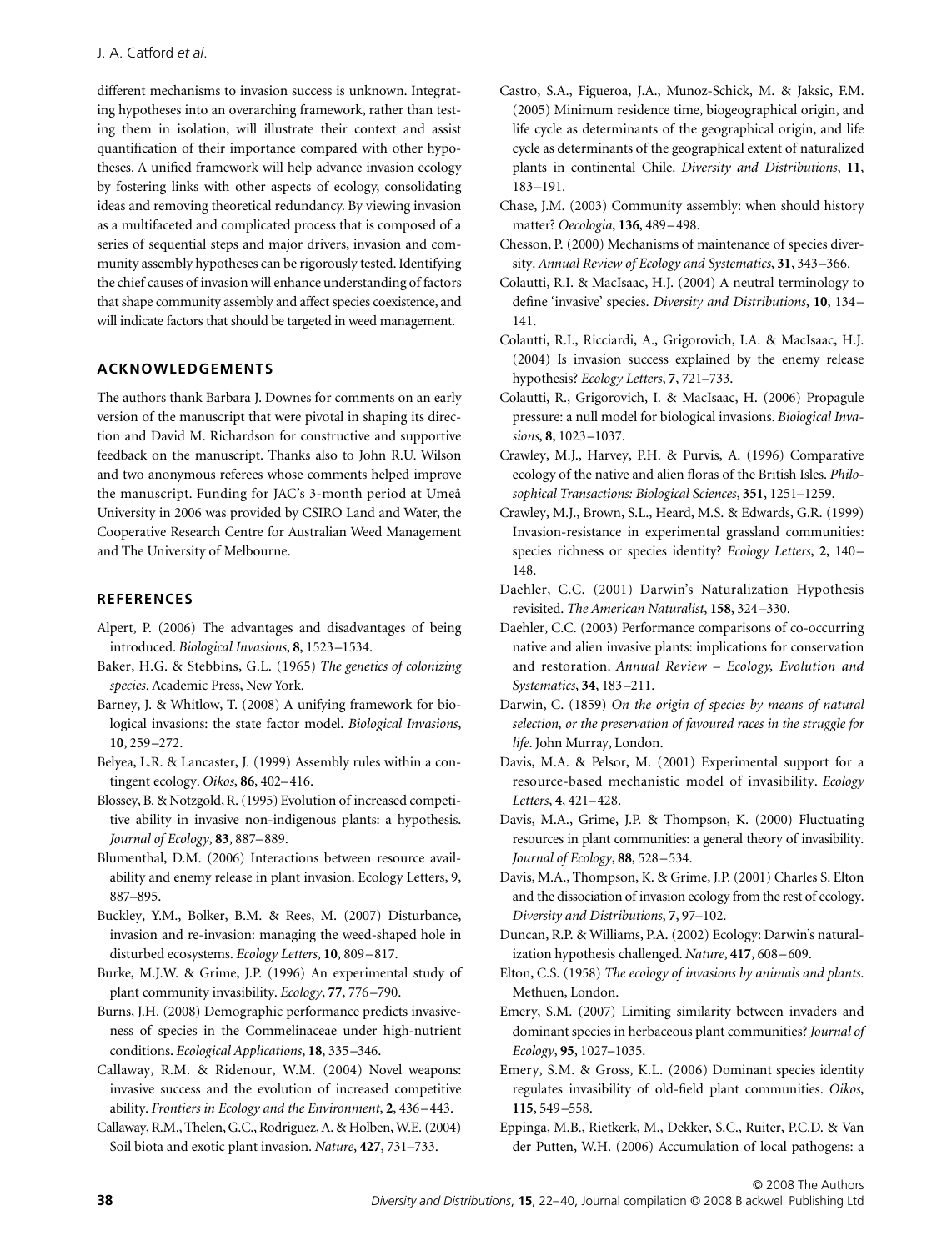new hypothesis to explain exotic plant invasions. *Oikos*, **114**, 168–176.

- Eppstein, M.J. & Molofsky, J. (2007) Invasiveness in plant communities with feedbacks. *Ecology Letters*, **10**, 253–263.
- Hastings, A. (1996) Models of spatial spread: is the theory complete? *Ecology*, **77**, 1675–1679.
- Hierro, J.L., Maron, J.L. & Callaway, R.M. (2005) A biogeographical approach to plant invasions: the importance of studying exotics in their introduced and native range. *Journal of Ecology*, **93**, 5–15.
- Holmes, P.M., Richardson, D.M., Esler, K.J., Witkowski, E.T.F. & Fourie, S. (2005) A decision-making framework for restoring riparian zones degraded by invasive alien plants in South Africa. *South African Journal of Science*, **101**, 553–564.
- Hood, W.G. & Naiman, R.J. (2000) Vulnerability of riparian zones to invasion by exotic vascular plants. *Plant Ecology*, **148**, 105–114.
- Huston, M.A. (1979) A general hypothesis of species diversity. *The American Naturalist*, **113**, 81–101.
- Huston, M.A. (2004) Management strategies for plant invasions: manipulating productivity, disturbance, and competition. *Diversity and Distributions*, **10**, 167–178.
- Johnstone, I.M. (1986) Plant invasion windows: a time-based classification of invasion potential. *Biological Reviews*, **61**, 369–394.
- Joshi, J. & Vrieling, K. (2005) The enemy release and EICA hypothesis revisited: incorporating the fundamental difference between specialist and generalist herbivores. *Ecology Letters*, **8**, 704–714.
- Keane, R.M. & Crawley, M.J. (2002) Exotic plant invasions and the enemy release hypothesis. *Trends in Ecology and Evolution*, **17**, 164–170.
- Kowarik, I. (1995) Time lags in biological invasions with regard to the success and failure of alien species. *Plant invasions. General aspects and special problems* (ed. by P. Pysek, K. Prach, M. Rejmánek and M. Wade), pp. 15–38. SPB Academic Publishers, Amsterdam.
- Lau, J.A. (2008) Beyond the ecological: biological invasions alter natural selection on a native plant species. *Ecology*, **89**, 1023–1031.
- Levine, J.M., Adler, P.B. & Yelenik, S.G. (2004) A meta-analysis of biotic resistance to exotic plant invasions. *Ecology Letters*, **7**, 975–989.
- Lockwood, J.L., Cassey, P. & Blackburn, T. (2005) The role of propagule pressure in explaining species invasions. *Trends in Ecology and Evolution*, **20**, 223–228.
- Lodge, D.M. & Shrader-Frechette, K. (2003) Nonindigenous species: ecological explanation, environmental ethics, and public policy. *Conservation Biology*, **17**, 31–37.
- Lonsdale, W.M. (1999) Global patterns of plant invasions and the concept of invasibility. *Ecology*, **80**, 1522–1536.
- Ludsin, S.A. & Wolfe, A.D. (2001) Biological invasion theory: Darwin's contributions from The Origin of Species. *Bioscience*, **51**, 780–789.
- MacArthur, R.H. (1970) Species packing and competitive equilibrium for many species. *Theoretical Population Biology*, **1**, 1–11.
- MacArthur, R. & Levins, R. (1967) The limiting similarity, convergence, and divergence of coexisting species. *The American Naturalist*, **101**, 377–385.
- Mack, M.C. (2003) Phylogenetic constraint, absent life forms, and preadapted alien plants: a prescription for biological invasions. *International Journal of Plant Sciences*, **164**, S185–S196.
- McGill, B.J., Etienne, R.S., Gray, J.S., Alonso, D., Anderson, M.J., Benecha, H.K., Dornelas, M., Enquist, B.J., Green, J.L., He, F., Hurlbert, A.H., Magurran, A.E., Marquet, P.A., Maurer, B.A., Ostling, A., Soykan, C.U., Ugland, K.I. & White, E.P. (2007) Species abundance distributions: moving beyond single prediction theories to integration within an ecological framework. *Ecology Letters*, **10**, 995–1015.
- Meiners, S.J., Cadenasso, M.L. & Pickett, S.T.A. (2004) Beyond biodiversity: individualistic controls of invasion in a selfassembled community. *Ecology Letters*, **7**, 121–126.
- Melbourne, B.A., Cornell, H.V., Davies, K.F., Dugaw, C.J., Elmendorf, S., Freestone, A.L., Hall, R.J., Harrison, S., Hastings, A., Holland, M., Holyoak, M., Lambrinos, J., Moore, K. & Yokomizo, H. (2007) Invasion in a heterogeneous world: resistance, coexistence or hostile takeover? *Ecology Letters*, **10**, 77–94.
- Mitchell, C.E., Agrawal, A.A., Bever, J.D., Gilbert, G.S., Hufbauer, R.A., Klironomos, J.N., Maron, J.L., Morris, W.F., Parker, I.M., Power, A.G., Seabloom, E.W., Torchin, M.E. & Vázquez, D.P. (2006) Biotic interactions and plant invasions. *Ecology Letters*, **9**, 726–740.
- Parker, J.D. & Hay, M.E. (2005) Biotic resistance to plant invasions? Native herbivores prefer non-native plants. *Ecology Letters*, **8**, 959–967.
- Parker, I.M., Simberloff, D., Lonsdale, W.M., Goodell, K., Wonham, M., Kareiva, P.M., Williamson, M.H., Von Holle, B., Moyle, P.B., Byers, J.E. & Goldwasser, L. (1999) Impact: toward a framework for understanding the ecological effects of invaders. *Biological Invasions*, **1**, 3–19.
- Pauchard, A. & Shea, K. (2006) Integrating the study of nonnative plant invasions across spatial scales. *Biological Invasions*, **8**, 399–413.
- Planty-Tabacchi, A.M., Tabacchi, E., Naiman, R.J., Deferrari, C. & Décamps, H. (1996) Invasibility of species-rich communities in riparian zones. *Conservation Biology*, **10**, 598–607.
- Proche*4*, *3*., Wilson, J.R.U., Richardson, D.M. & Rejmánek, M. (2008) Searching for phylogenetic pattern in biological invasions. *Global Ecology and Biogeography*, **17**, 5–10.
- Pysek, P. & Jarosík, V. (2005) Residence time determines the distribution of alien plants. *Invasive plants: ecological and agricultural aspects* (ed. by S. Inderjit), pp. 77–96. Birkhäuser Verlag, Basel.
- Pysek, P. & Richardson, D.M. (2006) The biogeography of naturalization in alien plants. *Journal of Biogeography*, **33**, 2040–2050.
- Quinn, G.P. & Keough, M.J. (2002) *Experimental design and data analysis for biologists*. Cambridge University Press, Port Melbourne, Victoria.
- Rejmánek, M. (2000) Invasive plants: approaches and predictions. *Austral Ecology*, **25**, 497–506.